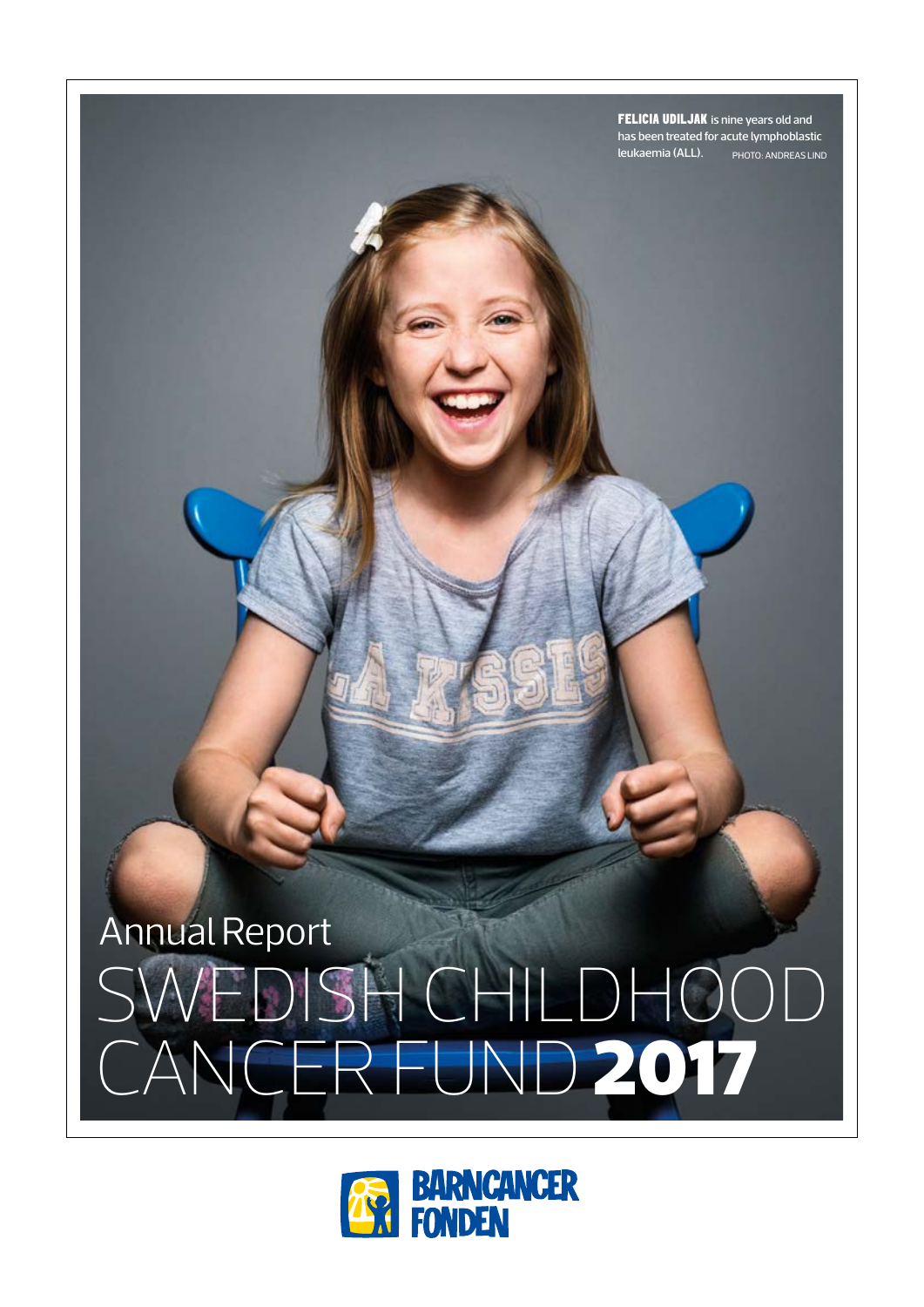## 2017 Administration Report

Swedish Childhood Cancer Fund/Regional childhood cancer foundations, corporate registration number 802010- 6566

with its headquarters in Stockholm. *(prior-year figures in parentheses)*

The vision of the Swedish Childhood Cancer Fund is to eradicate childhood cancer. This is to be done by providing funding for life-saving research and simultaneously providing support to families affected by childhood cancer. The Swedish Childhood Cancer Fund operates exclusively on the basis of donations from private individuals and companies.

## **Operations**

### FORM OF INCORPORATION

The Swedish Childhood Cancer Fund is a non-profit organisation dedicated to collecting money to prevent and combat cancer diseases in children. The Swedish Childhood Cancer Fund operates exclusively on the basis of donations from private individuals and companies.

#### MISSION AND TASKS

The Swedish Childhood Cancer Fund works to fight childhood cancer and ensures that affected children, young people and their families receive the care and the support they need.

Donations are used for *Research and training, Advice and support* and *Information*, by:

- $\bullet$  supporting basic research and clinical research on childhood cancer.
- $\bullet$  supporting the development of new investigation and treatment methods.
- supporting researchers' and healthcare personnel's further training and sharing of experience.
- $\bullet$  supporting affected families throughout the country and spreading information about childhood cancers and their consequences.

The Swedish Childhood Cancer Fund is also the coordinating body and national umbrella association for the country's six regional childhood cancer foundations.

### VISION AND CORE VALUES

The vision of the Swedish Childhood Cancer Fund is to eradicate childhood cancer. Its mission is to fight childhood cancer and ensure that affected children, young people and their families receive the care and the support they need.

Its core values are hope, courage and responsibility:

- $\bullet$  We are driven by hope, and we see the positive elements in what is often a turbulent everyday life.
- $\bullet$  We show courage by looking at things the way they really are.
- $\bullet$  We take responsibility for supporting affected children and their families.

#### MEMBER OF FRII

Since 2009, as a member of the Swedish Fundraising Council (FRII), the Swedish Childhood Cancer Fund applies the quality code established by the FRII. The Fund also prepares an impact report based on FRII guidelines.

Read more about the Swedish Childhood Cancer Fund and the FRII on www.barncancerfonden.se.

## **Key events during the financial year**

#### **INTRODUCTION**

A new record was set for the 2017 operating year, with a total of SEK 425 million in donations. In 2017 the secretariat and the Board, along with Boston Consulting Group (which worked pro bono), formulated guidance for the upcoming five-year period. In August the Board of Directors took a decision that serves as the focus of the ongoing strategy work.

Isabelle Ducellier took over as new Secretary-General on 6 November after former Secretary-General Per Leander stepped down to go to another organisation. In addition, a new head of Communications and private fundraising was appointed during the past year.

An extensive initiative was conducted to formulate new articles of association for the Swedish Childhood Cancer Fund, which also aimed at clarifying the relationship, responsibilities and opportunities of the Fund and the regional foundations.

#### AIMS FOR YEAR AND OUTCOME

| (SEK million)           | Outcomes 2017 (2016) Budget/targets 2017 |       |
|-------------------------|------------------------------------------|-------|
| Donations               | 425.1 (365.1)                            | 339.5 |
| Distributed to missions | 326.4 (327.1)                            | 331 1 |

### RESEARCH AND TRAINING

Extensive funding of research, education and infrastructure are fundamental to the realisation of the vision of eradicating childhood cancer. The Swedish Childhood Cancer Fund is the single largest funder of childhood cancer research in Sweden.

The goal of the five-year plan created in 2012 is that the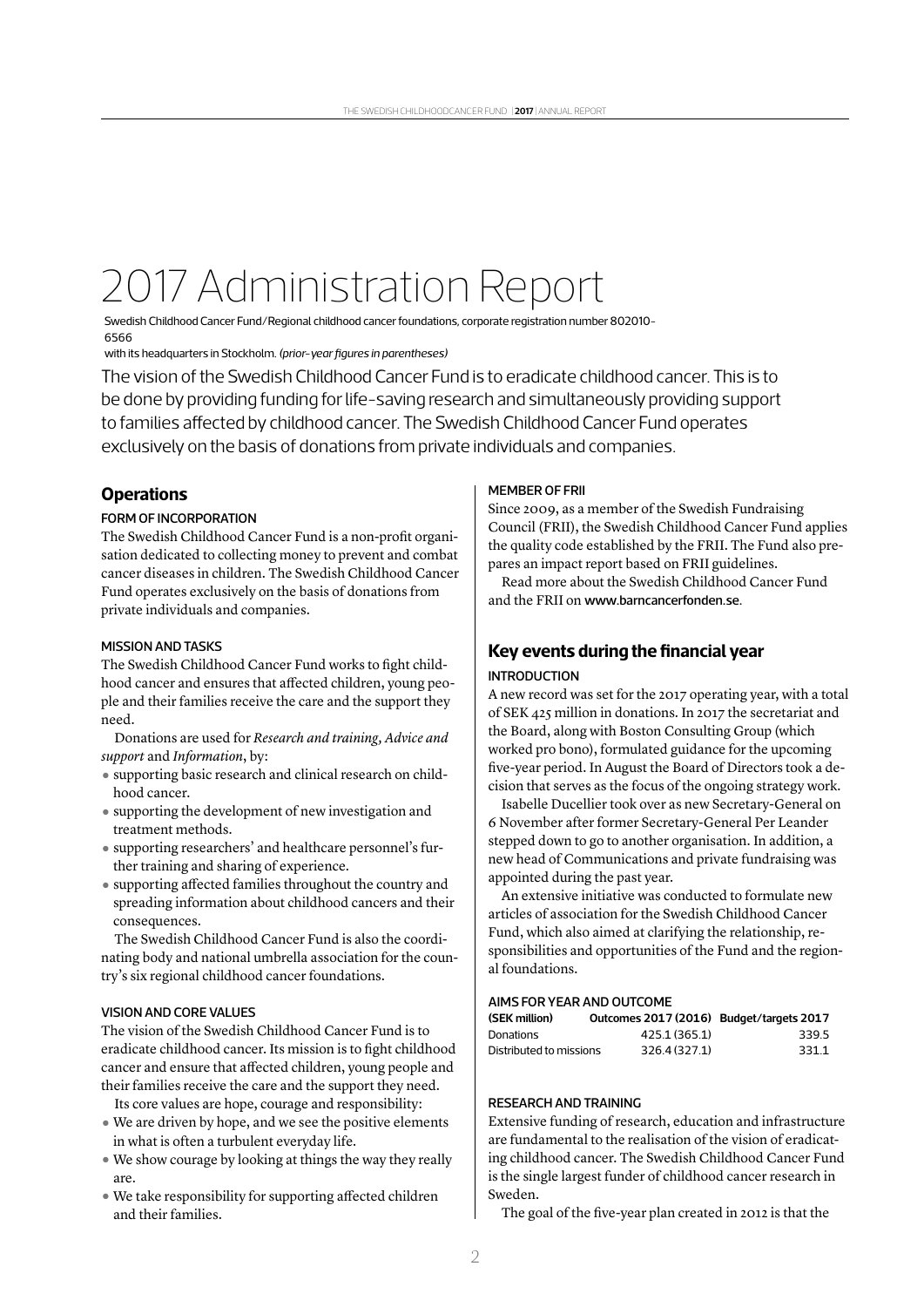Swedish Childhood Cancer Fund will reinforce the basic structure of childhood cancer research and simultaneously broaden the research field.

In 2017 the number of approved research projects increased as a record SEK 120 million in approved grants were awarded following the autumn call for proposals. A special call for proposals together with the Swedish Heart-Lung Foundation of SEK 5 million was carried out during the year. The purpose of the grant is to explore the association between cardiac problems and childhood cancer.

The infrastructure initiative was further developed and the work with the National Paediatric Tumour Biobank was strengthened. The Swedish Childhood Cancer Fund continued to contribute to HOPE, the clinical trial unit at Karolinska University Hospital. As a result more clinical trials involving children are underway than what would otherwise have been possible.

Education of healthcare personnel is an important aspect of the Swedish Childhood Cancer Fund's work. In 2017 two training programmes for paediatric nurses and assistant nurses were started, which helped to increase knowledge and participation in health care. A Nordic collaboration focused on childhood cancer has been underway for many years through the Nordic Society of Paediatric Oncology and Haematology (NOPHO).

In 2017 this collaboration expanded to include the Norwegian Childhood Cancer Association and the Lithuanian Society of Paediatric Oncology and Haematology.

Survival rates have improved since the 1970s, from 20 per cent to over 80 per cent, which is the clearest evidence that the research, training and treatment development initiatives are producing results.

 $\bullet$  In 2017, a total of SEK 234.8 million (237.6) was allocated to research.

#### ADVICE AND SUPPORT

The Swedish Childhood Cancer Fund provides support to affected children and young people and their families, as well as to adult survivors of childhood cancer. This involves helping them cope with their altered life situation – for example, by trying to meet the needs of the family as a whole. Ensuring equivalent care throughout the country is a key concern.

"Maxa livet" (Get the most out of life), a project funded by the Swedish Postcode Lottery since 2015 aimed at improving the living situation for adult survivors of childhood cancer, carried out five activities with a total of 32 participants. Questionnaire responses show that 17 per cent believe that their quality of life improved. In the autumn the Swedish Childhood Cancer Fund decided that the project would be integrated into regular operations.

In January 2017 a collaboration was launched with St. Lukas Sweden. St. Lukas offers a 24/7 hotline that parents, relatives and others can call, regardless of where they live in Sweden, to receive support from experienced psychotherapists.

Schoolwork is often a problem for children undergoing treatment. In order to increase awareness of this issue a video was created and sent to 5,000 principals, 20 per cent of whom opened it. The video also has 3,000 views on You-Tube.

Other school-related problems include absence and loss of contact with teachers and classmates. To improve the situation a pilot project with school robots, AV1, was carried out in 2017 with four students. The evaluation was extremely encouraging, though certain technical adjustments remain.

In the 2018 spring term, 42 robots will support children with cancer and/or their siblings in their schooling.

 $\bullet$  In 2017, SEK 40.0 million (37.0) went to the mission of providing Advice and support.

#### INFORMATION

Communications and public opinion are the root of the creation of the Swedish Childhood Cancer Fund in 1982. Information dissemination is still an important job. The aim of all communications is to promote awareness of childhood cancer and help everyone in the surrounding community better understand the life situation of the children with cancer.

Research also shows that increased knowledge about childhood cancer improves life for affected children and their families. Increased knowledge also increases willingness to contribute financially, which is crucial for the Swedish Childhood Cancer Fund to be able to continue to focus on research and support families.

It is important that our brand is associated with quality and reliability. The Swedish Childhood Cancer Fund's brand developed favourably during the year, finishing 2017 as the strongest brand in the non-profit sector in Sweden, with a Trust rating of 69 per cent (Doctors without Borders came in second at 65 per cent) in Kantar SIFO's survey of the target group, the Swedish general public ages 18–79.

One of the overarching goals of the Swedish Childhood Cancer Fund is to boost awareness of the fact that childhood cancer is the most common cause of death among children aged 1 to 14 in Sweden. In 2017 awareness of the fact that childhood cancer is the most common cause of death among children aged 1 to 14 in Sweden increased to 40 per cent, up from 31 per cent in 2016.

The Swedish Childhood Cancer Fund website provides both knowledge and support to those who are affected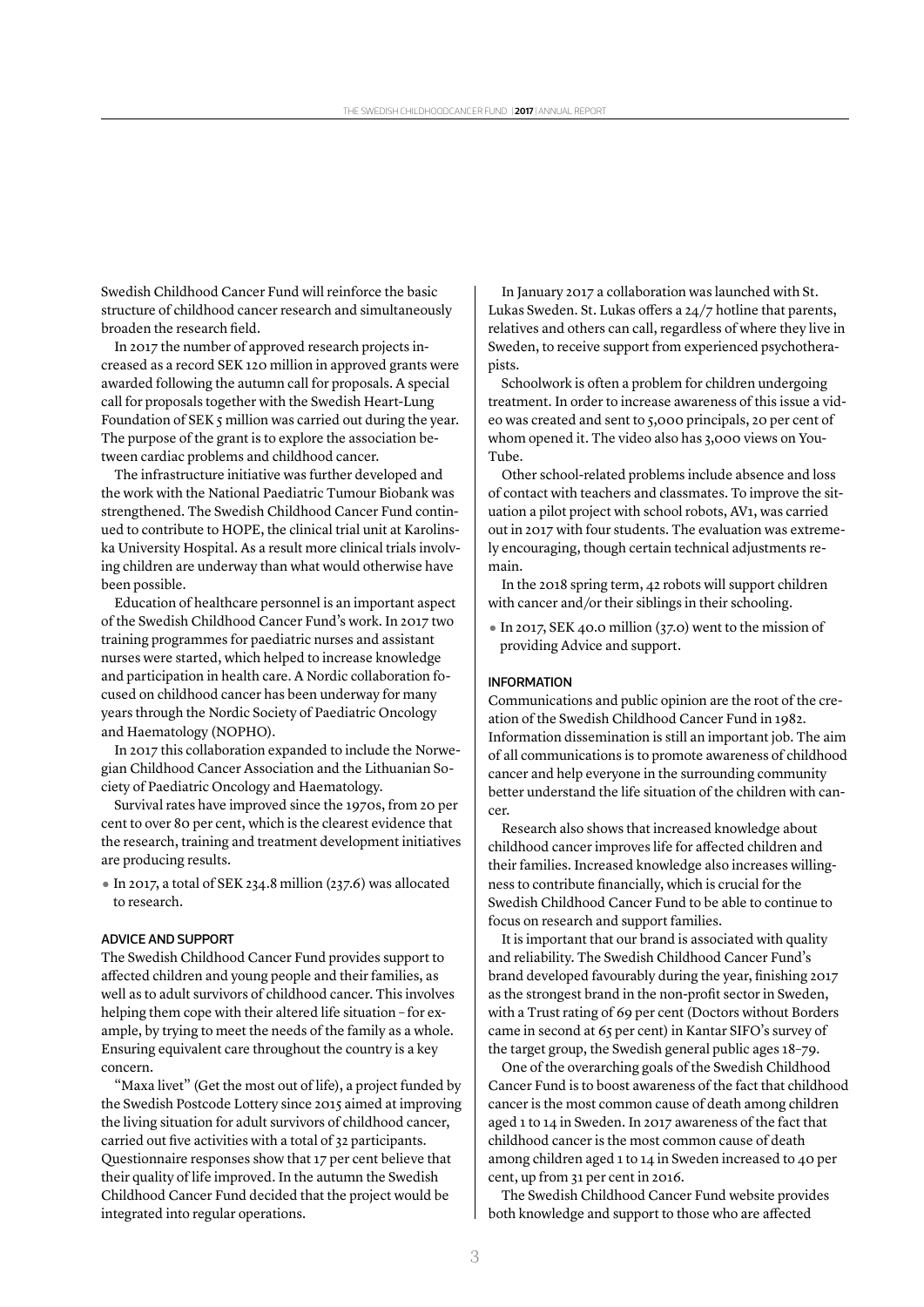through its content. The Fund's printed materials can also be ordered from the website. The magazines *Barn&Cancer*, *Maxa livet-*(aimed at adult survivors of childhood cancer) and *Barncancerrapporten* (Childhood Cancer Report) are three important publications which along with the website are the main channels for spreading information and knowledge.

The Childhood Cancer Report also promotes the issues that are the focus of the Fund's public opinion development and influencing.

Through collaboration, such as "native advertising" (editorial advertising), with the media and through social media



channels we reach a broader public. In 2017, we had 12.8 million users in social channels (Facebook, Instagram, LinkedIn and Twitter). We also reached 3 million views on YouTube.

Articles about the Swedish Childhood Cancer Fund reached 287 million potential reader contracts (compare with 263 million in 2016) during the year. In the autumn we drew attention to the shortage of nurses and hospital beds through the campaign "If I were the Health Minister", which reached over one million people via social media and resulted in an opportunity for three childhood cancer survivors to serve as interns for a day with the Minister for Health and Social Affairs. The campaign took home the bronze award in the "Big PR prize".

In 2017 the Swedish Childhood Cancer Fund also garnered awards in the "Gyllene Hjulet" nationwide competition held by the Swedish Sponsorship and Event Association for the *Childhood Cancer Gala – the Swedish Humour Prize*  and for the *Child4Child* campaign (which was carried out in 2016).

 $\bullet$  In 2017, SEK 51.6 million (52.5) went to various communications initiatives.

#### FUNDRAISING

Well-organised fundraising operations are critical for the Swedish Childhood Cancer Fund's mission-related work. The trend was favourable for all fundraising activities, compared with 2016.

The focus of communications with private individuals shifted from the monthly donor concept to individual donations. Through the individual donation we gain contact with donors and can begin to build relationships in order to approach them in the future to develop a more long-term relationship. The strategy has been successful and contributed to increased fundraising.

For the third year in a row, the Swedish Childhood Cancer Fund*held the Childhood Cancer Gala – the Swedish humour prize.* Once again, the gala drew a highly favourable response and contributed to increased donations, particularly as regards Child Supporters (monthly donors), who now number over 45,000, up 36 per cent from 2016. Bequests declined marginally and ended up at SEK 89.2 million (92.3). As clear evidence that we are successfully reaching out with our message, one private person donated SEK 50 million to the Swedish Childhood Cancer Fund in the autumn.

The wellness event initiative continued and the international event *Yoga of Hope* was established, with participants from 32 countries. The collaboration with Team Rynkeby (a Nordic charity project) expanded and contributed about SEK 27 million.

A new campaign, *Ge 10 kr* (Give SEK 10), was launched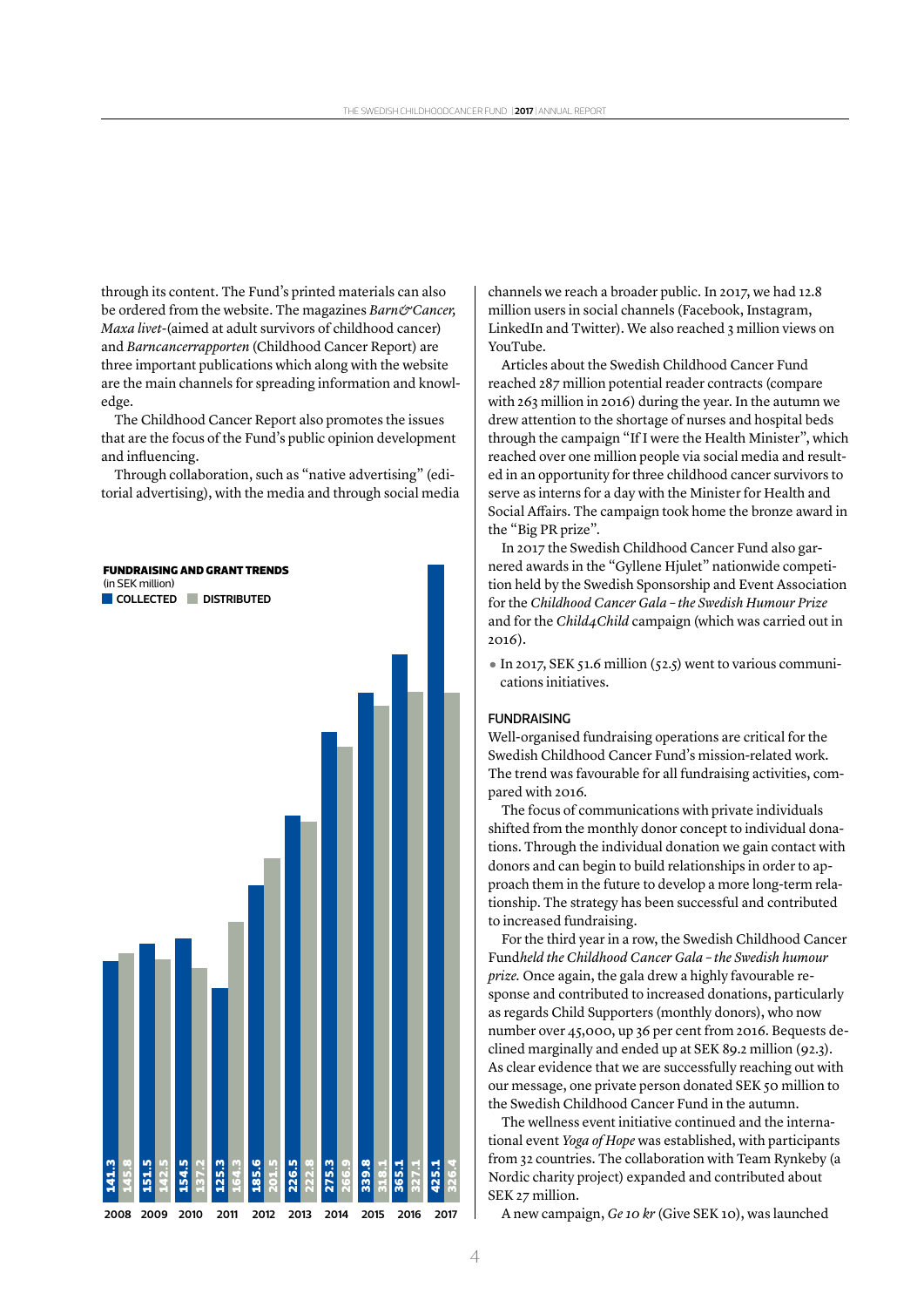with a focus on retail trade and was carried out on International Childhood Cancer Day (15 February), as well as during Childhood Cancer Month (September).

The campaign raised a total of SEK 2.8 million.

For the first time, the 2017 Christmas campaign targeted both private individuals and companies simultaneously. For example, a video was recorded (Lucia video) that businesses could use in their communications; the results exceeded the budget at SEK 2.4 million. The campaign was also nominated in the "Guldnyckeln 2018" contest (Gold Key).

 $\bullet$  In 2017, SEK 40.9 million (44.2) was invested in fundraising, which resulted in donations of SEK 425.1 million (365.1).

#### **Results and financial position**

The Swedish Childhood Cancer Fund raised SEK 425.1 million (365.1), which was SEK 85.7 million better than budget and SEK 60 million more than in 2016. This translates to an increase of 16 per cent compared with the previous year.

As in previous years, bequests were the single largest item from private individuals, SEK 89.2 million (92.3). Other donations received from private individuals exceeded budget and also increased compared with 2016.

Corporate fundraising increased by SEK 6.1 million after deducting the contribution from the Swedish Postcode Lottery, which declined from SEK 37.0 million to SEK 20.0 million.

Mission-related expenses amounted to SEK 326.4 million (327.1), coming in under the Fund's budget by SEK 4.7 million. Fundraising expenses came to SEK 40.9 million (44.2) and administration to SEK 13.2 million (10.6). Fundraising expenses fell below budget by SEK 10.1 million and administration expenses exceeded the budget by SEK 0.4 million.

Net financial items, dividends and capital gains from the Swedish Childhood Cancer Fund's securities, and interest and management expenses amounted to SEK 60.2 million (33.0), exceeding budget by SEK 52.6 million.

The Swedish Childhood Cancer Fund's operations ended at SEK 104.8 million (16.2), which was SEK 152.7 million better than budget. Three factors contributed to the favourable result: bequests having exceeded budget by SEK 27 million, donations from the public having exceeded budget by SEK 51 million, and net financial items having exceeded budget by slightly less than SEK 53 million.

• Over the past few years the Swedish Childhood Cancer Fund was able to build up equity of SEK 596.1 million (491.3) thanks to successful fundraising and positive net financial items. Consequently, the Board of Directors of the Swedish Childhood Cancer Fund decided to pursue additional initiatives in 2018.

### **Financial instruments**

The Swedish Childhood Cancer Fund's greatest asset is its extensive securities holdings. The reason for maintaining these assets is to ensure that the Fund would be able to fulfil its research commitments, even if fundraising income were to decline. The assets are managed in accordance with the Swedish Childhood Cancer Fund's investment principles, which have been established by the Board.

The investment principles stipulate that over time capital shall be invested in interest-bearing securities with a target value of 40 per cent (minimum 30 per cent and maximum 100 per cent) and in shares with a target value of 40 per cent (minimum 0 per cent and maximum 50 per cent). Of these shareholdings, Swedish shares may not account for more than 50 per cent of the total holdings. Alternative investments have a target value of 20 per cent of the assets (minimum 0 per cent and maximum 30 per cent). According to the guidelines, the Swedish Childhood Cancer Fund may not hold securities from a company if over 5 per cent of that company's net sales are from weapons, pornography, tobacco or alcohol.

Over and above that, the Swedish Childhood Cancer Fund seeks to invest with managers that have an express sustainability perspective, including climate impacts.

As a member of the Swedish Fundraising Council, Frivilligorganisationernas insamlingsråd (FRII), the Swedish Childhood Cancer Fund publishes its guidelines for asset management on www.barncancerfonden.se/kapitalförvaltning.

### **Members**

The members of the Swedish Childhood Cancer Fund are the six regional childhood cancer foundations – see below under *Administration.*

### **Employees**

The Swedish Childhood Cancer Fund is a member of the employers' organisation IDEA and signs collective agreements for all employees.

A structure with performance appraisals and financial resources allocated for professional development promotes a stable work environment.

In addition to the staff of the secretariat who work with the Swedish Childhood Cancer Fund's missions, fundraising and administration, there are six communications consultants, each attached to one of the six regional foundations.

 $\bullet$  The average number of employees during the year was 56 (52) people.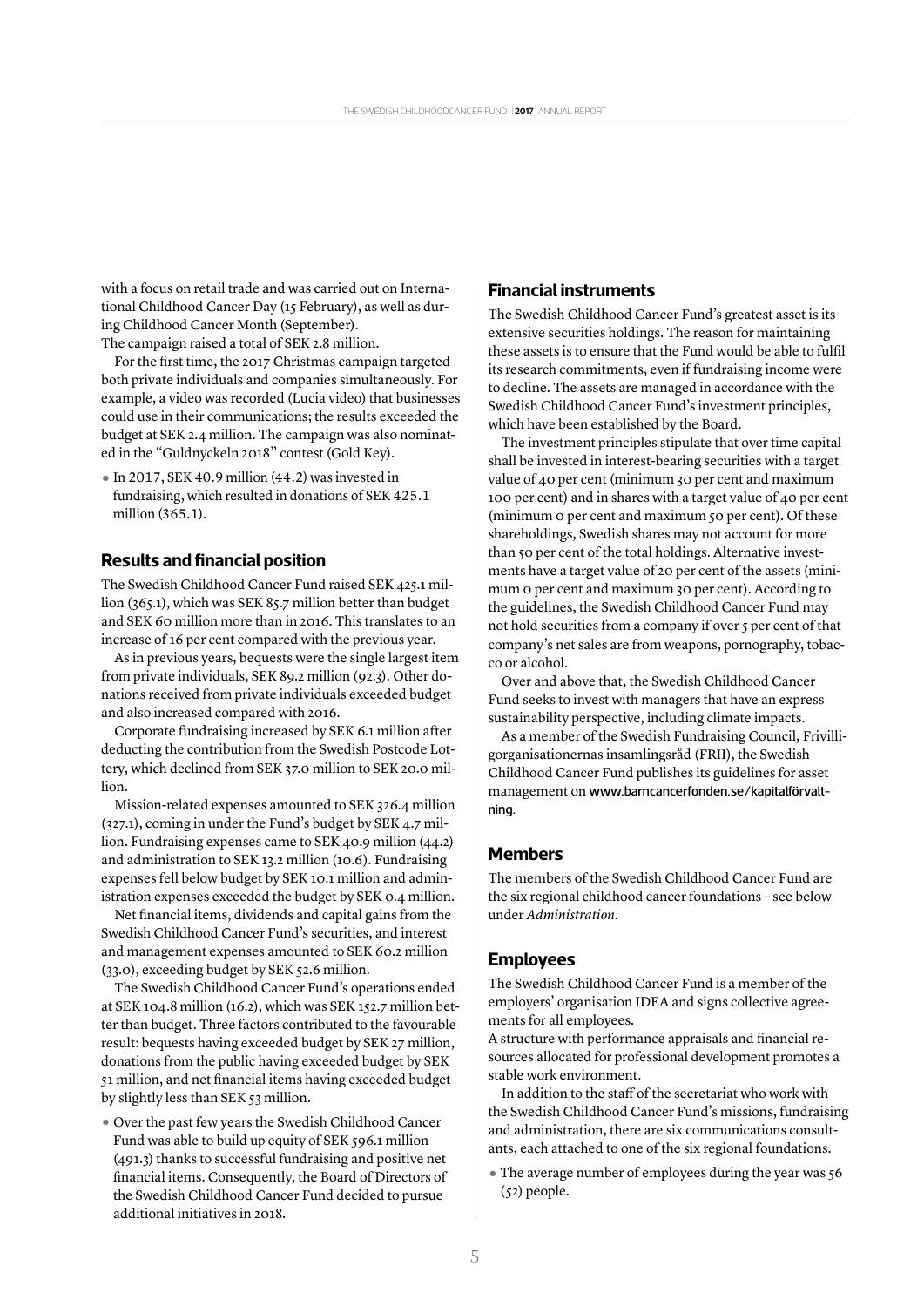### **Future development**

In 2012 the Swedish Childhood Cancer Fund's Board adopted a new vision: to eradicate childhood cancer. The 2017 operating year was the last in the five-year plan established in conjunction with the new vision. The fundraising goal that was initially set was exceeded already last year and in 2017 we further advanced our positions.

In 2017 a new five-year strategy was formulated in collaboration with the Boston Consulting Group (which provided its services pro bono). The Swedish Childhood Cancer Fund intends to continue its work in the same direction, with fundraising that grows more than the market and research initiatives that in the long term can extend beyond the Nordic countries.

## **Administration**

#### ANNUAL GENERAL MEETING

The Swedish Childhood Cancer Fund's highest decision-making body is the Annual General Meeting. The regular Annual General Meeting is held not later than 15 June every year. The annual general meeting elects the Board and the auditors and appoints the elections committee. It also decides on matters such as fees and exemption from liability for the Board.

The 2017 Annual General Meeting elected PwC and their Authorised Public Accountant Monica Hedberg as its external auditor, and Åke Lundsten as its specially appointed auditor. The Swedish Childhood Cancer Fund's management and operations are rooted in the organisation's articles of association and in the decisions made by the AGM and the Board. For further information, please refer to the Swedish Childhood Cancer Fund's articles of association at www. barncancerfonden.se, or contact the secretariat.

### BOARD DUTIES

The Board of Directors consists of a Chairman and a representative, and one deputy representative from every regional childhood cancer foundation. Additionally, four external members were appointed by the annual general meeting to broaden the Board's competence to perform its duties.

The Board is the Swedish Childhood Cancer Fund's highest decision-making body between the Annual General Meetings and its work is regulated by instructions to the Board. The Board Chairman conducts an on-going discussion with the Secretary-General on the operations of the Swedish Childhood Cancer Fund.

Over and above his on-going contact with the Board Chairman, the Secretary-General submits a written report to every Board meeting. The Board receives a monthly financial report containing a comparison of outcome with budget. During the year, the Board convened on eight occasions over and above the statutory meeting, which was held in conjunction with the Swedish Childhood Cancer Fund's Annual General Meeting, on 13 May 2017. For a report on Board composition, competence and meeting attendance, see page 19.

#### DELEGATION FROM THE BOARD

The Board of Directors clarified the responsibilities and authorities of the Secretary-General in the delegation of authority.

#### "90 ACCOUNT" SETS REQUIREMENTS

Swedish Fundraising Control assigned a 90 account to the Swedish Childhood Cancer Fund. As an account holder at least 75 per cent of the organisation's total income must be spent on mission-related initiatives. In addition, administration and fundraising expenses may not exceed 25 per cent. Prior to each operating year the Swedish Childhood Cancer Fund formulates a plan and a budget to meet the requirements. In 2017 fundraising outperformed the budget, which affected the key ratios. Consequently, the Swedish Childhood Cancer Fund spent 74.8 per cent on mission-related initiatives, falling short of the 75 per cent requirement by a slim margin. The outcome for fundraising and administration in 2017 was 12.4 per cent, of which 9.4 per cent related to fundraising expenses and 3.0 per cent to administration expenses.

#### INTERNAL CONTROL OF DAY-TO-DAY OPERATIONS

Apart from matters encompassed by the FRII quality code, the Swedish Childhood Cancer Fund has additional documents by which to regulate its operations. These include a personnel manual that describes internal regulations and refers to signed collective agreements, authorisation rules, etc.

Over and above this, surveys are carried out on public recognition of the Swedish Childhood Cancer Fund to ensure that the Fund's messages are reaching their target audience. All research funded by the Swedish Childhood Cancer Fund is evaluated on a regular basis. No funding is disbursed directly to individual researchers.

#### FINANCE COMMITTEE

To support the Swedish Childhood Cancer Fund's handling of asset management the Board established a finance committee. Its members are Peter Hansson (chairperson), SPK, Harald Pousette; Kvalitena AB; Peter Ekegårdh, Söderberg & Partners, and Åke Wideqvist, chief accountant for the Swedish Childhood Cancer Fund.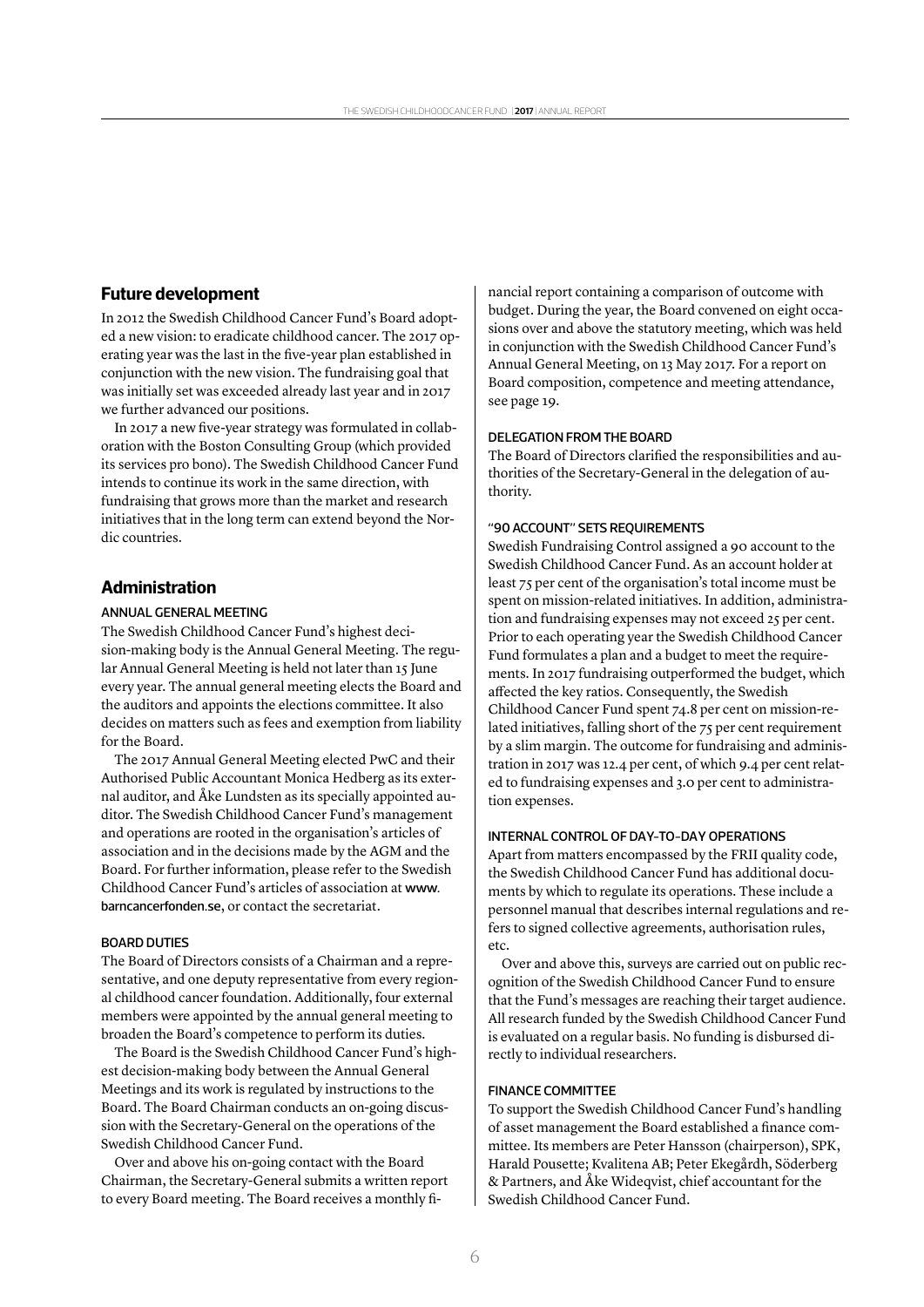The job of the Finance Committee is to track the return on capital and ensure that asset management complies with the investment regulations. The committee is also required to make proposals to the Board for changes to the investment guidelines and to review the management forms and the choice of manager. The Finance Committee convened on five occasions and held one teleconference during the year.

#### RESEARCH COMMITTEES

Applications for research grants are considered by the Swedish Childhood Cancer Fund's independent research committees, which consist of professors, university lecturers in paediatric oncology, and laymen with personal experience of childhood cancer. Proposals for new members of the research committees are drafted by a Nomination Committee and are presented to the Swedish Childhood Cancer Fund's Board, which makes decisions.

The research committees and the Swedish Childhood Cancer Fund jointly develop clear-cut criteria that must be fulfilled before any research monies may be distributed. Applications are assessed on the basis of scientific quality, research team competence, and relevance for childhood cancer. The criteria are subject to annual oversight. Based on the committees' statements and recommendations, the Swedish Childhood Cancer Fund's Secretary-General and the overall Chairman of the research committees then make the final decision on the distribution of grants.

The research committees are described in more detail on www.barncancerfonden.se/forskning/forskningsanslag/forskningsnmnder\_och\_valberedningen/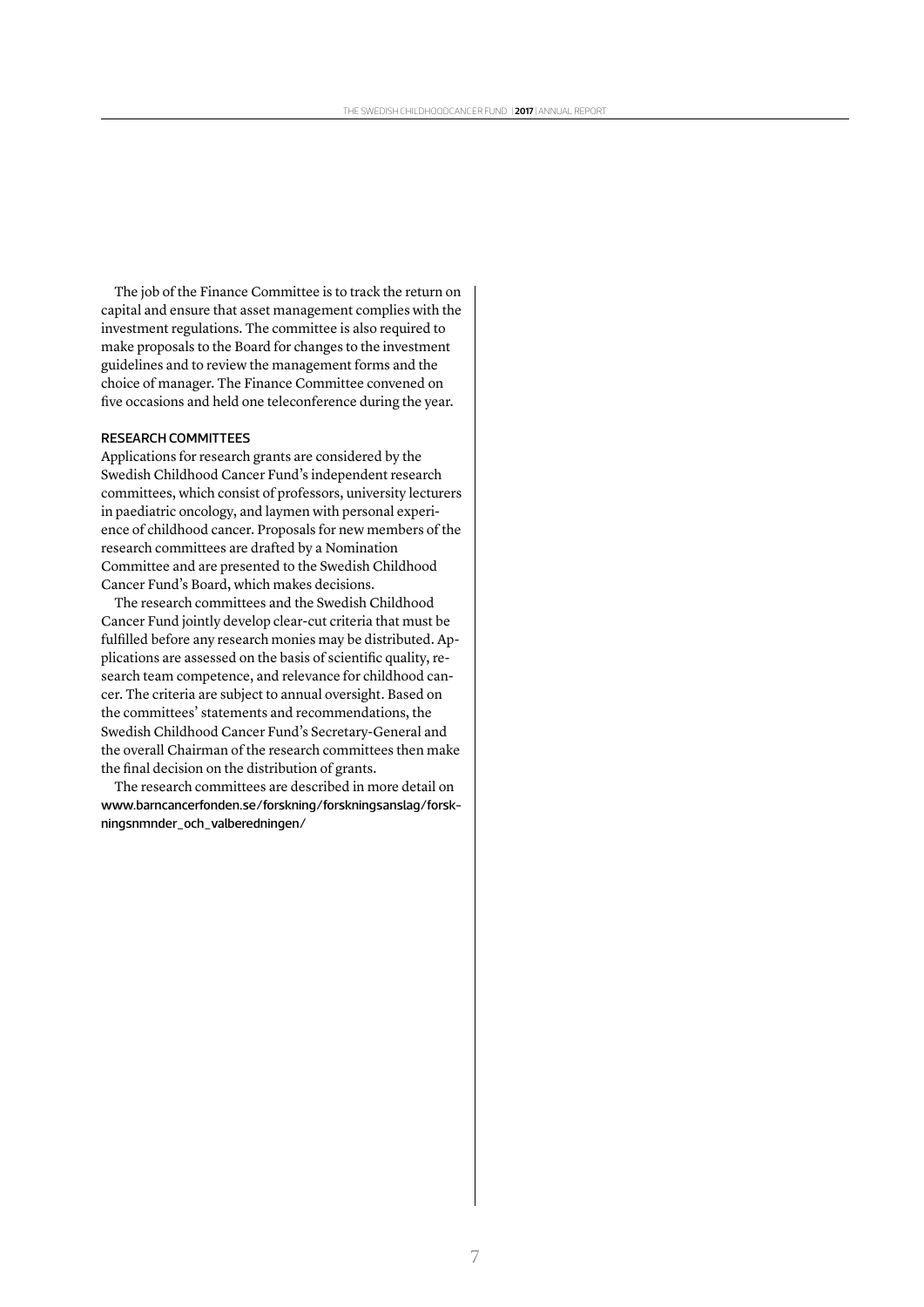## Five-year summary

| Amounts in SEK 000                                    | 2017                     | 2016                     | 2015       | 2014       | 2013       |
|-------------------------------------------------------|--------------------------|--------------------------|------------|------------|------------|
| <b>MEMBERSHIP INCOME/OPERATING INCOME</b>             |                          |                          |            |            |            |
| Grants/gifts received                                 | 330,719                  | 264,067                  | 244,176    | 203,442    | 165,911    |
| Inheritances                                          | 89,155                   | 92,344                   | 84,041     | 57,501     | 43,012     |
| <b>Sales</b>                                          | 5,247                    | 8,645                    | 11,599     | 14,338     | 17,606     |
| <b>Total income</b>                                   | 425,121                  | 365,056                  | 339,816    | 275,281    | 226,529    |
| <b>EXPENSES</b>                                       |                          |                          |            |            |            |
| Mission-related expenses                              |                          |                          |            |            |            |
| Research and training                                 | $-234,780$               | $-237,630$               | $-235,877$ | $-197,968$ | $-162,503$ |
| Advice and support                                    | $-40,043$                | $-36,997$                | $-32,108$  | $-29,333$  | $-28,117$  |
| Information                                           | $-51,608$                | $-52,483$                | $-50,139$  | $-39,621$  | $-32,182$  |
| Total mission-related expenses                        | $-326,431$               | $-327,110$               | $-318,124$ | $-266,922$ | $-222,802$ |
| Administration expense                                | $-13,240$                | $-10,597$                | $-12,703$  | $-12,438$  | $-9,225$   |
| Fundraising expenses                                  | $-40,869$                | $-44,159$                | $-40,500$  | $-47,009$  | $-36,015$  |
| <b>Total expenses</b>                                 | $-380,540$               | $-381,866$               | $-371,327$ | $-326,369$ | $-268,042$ |
| <b>FINANCIAL ITEMS</b>                                |                          |                          |            |            |            |
| Result from divestment of securities and receivables  | 47,997                   | 24,028                   | 54,110     | 17,549     | 11,220     |
| Value adjustment of securities portfolio              | $\overline{\phantom{0}}$ | $\overline{\phantom{0}}$ | L.         |            |            |
| Interest income and similar income items              | 13,492                   | 10,102                   | 5,845      | 9,693      | 9,948      |
| Interest expenses and similar income items            | $-1,244$                 | $-1,129$                 | $-958$     | -346       | $-1,808$   |
| Total financial items                                 | 60,245                   | 33,001                   | 58,997     | 26,896     | 19,360     |
| <b>EQUITY</b>                                         | 596,147                  | 491,321                  | 475,130    | 447,643    | 471,835    |
| Calculation model of Swedish Fundraising Control      |                          |                          |            |            |            |
| Total funds raised (income above)                     | 425,121                  | 365,056                  | 339,816    | 275,281    | 226,529    |
| Direct expenses for the sale of goods/services        | $-677$                   | $-1,116$                 | $-3,130$   | $-5,264$   | $-5,907$   |
| Interest income and similar income items              | 13,492                   | 10,102                   | 5,845      | 9,693      | 9,948      |
| Interest expenses and similar financial income items  | $-1,244$                 | $-1,129$                 | $-958$     | $-346$     | $-1,808$   |
| Total income according to Swedish Fundraising Control | 436,692                  | 372,913                  | 341,537    | 279,364    | 228,762    |

Expenses as a percentage of total income, as reported by Swedish Fundraising Control

|                                         | 87.2% | 102.1% | 107.9% | 115.0% | 114.6% |
|-----------------------------------------|-------|--------|--------|--------|--------|
| Administration and fundraising expenses | 12.4% | 14.4%  | 147%   | 19.4%  | 17.2%  |
| Information                             | 11.8% | 14.1%  | 147%   | 14.2%  | 14.1%  |
| Advice and support                      | 9.2%  | 9.9%   | 9.4%   | 10.5%  | 12.3%  |
| Research and training                   | 53.8% | 63.7%  | 69.1%  | 70.9%  | 71.0%  |
|                                         |       |        |        |        |        |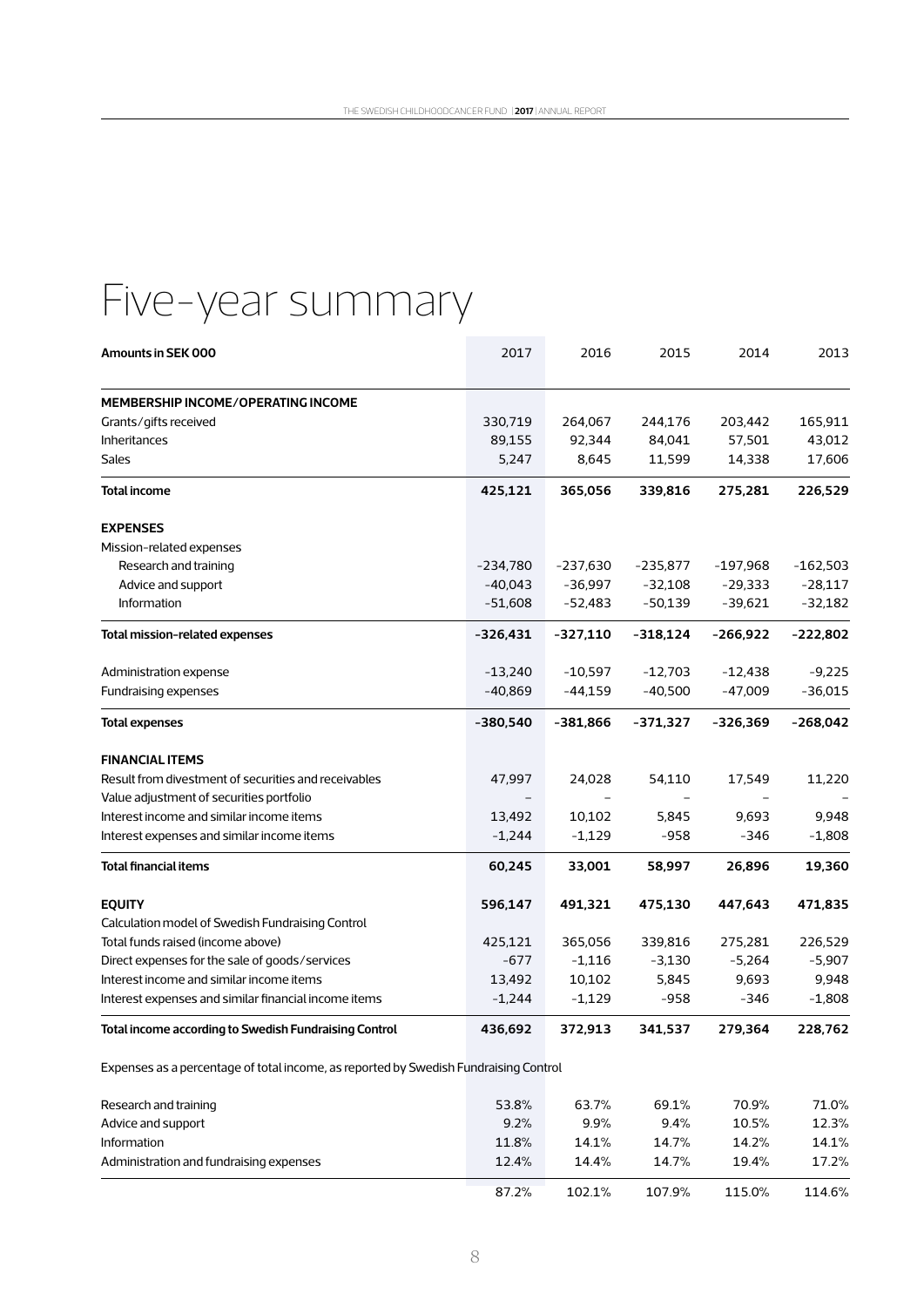## Income statement

| Amounts in SEK 000                             | <b>Note</b> | 2017       | 2016       |
|------------------------------------------------|-------------|------------|------------|
| Income                                         |             |            |            |
| Donations                                      | 2           | 314,520    | 264,996    |
| Grants                                         |             | 3.505      | 3,548      |
| Net sales                                      |             | 107,096    | 96,512     |
| <b>Total income</b>                            |             | 425,121    | 365,056    |
| <b>Operating expenses</b>                      |             |            |            |
| Mission-related expenses                       | 3,4,5       | $-326,431$ | $-327,110$ |
| Administration expense                         | 3,4         | $-13,240$  | $-10,597$  |
| Fundraising expenses                           | 3.4         | $-40.869$  | $-44,159$  |
| <b>Total operating expenses</b>                |             | -380.540   | $-381.865$ |
| Net of operations                              |             | 44.581     | $-16.808$  |
| <b>Financial items</b>                         |             |            |            |
| Result from other securities and receivables   |             | 47,997     | 24,028     |
| Other interest income and similar income items |             | 13,492     | 10,102     |
| Interest expenses and similar income items     |             | $-1,004$   | $-935$     |
| Management expenses                            |             | $-240$     | $-194$     |
| Total income from financial investments        |             | 60,245     | 33,001     |
| Profit after net financial items               |             | 104.826    | 16,192     |
| <b>Balance for the year</b>                    |             | 104.826    | 16,192     |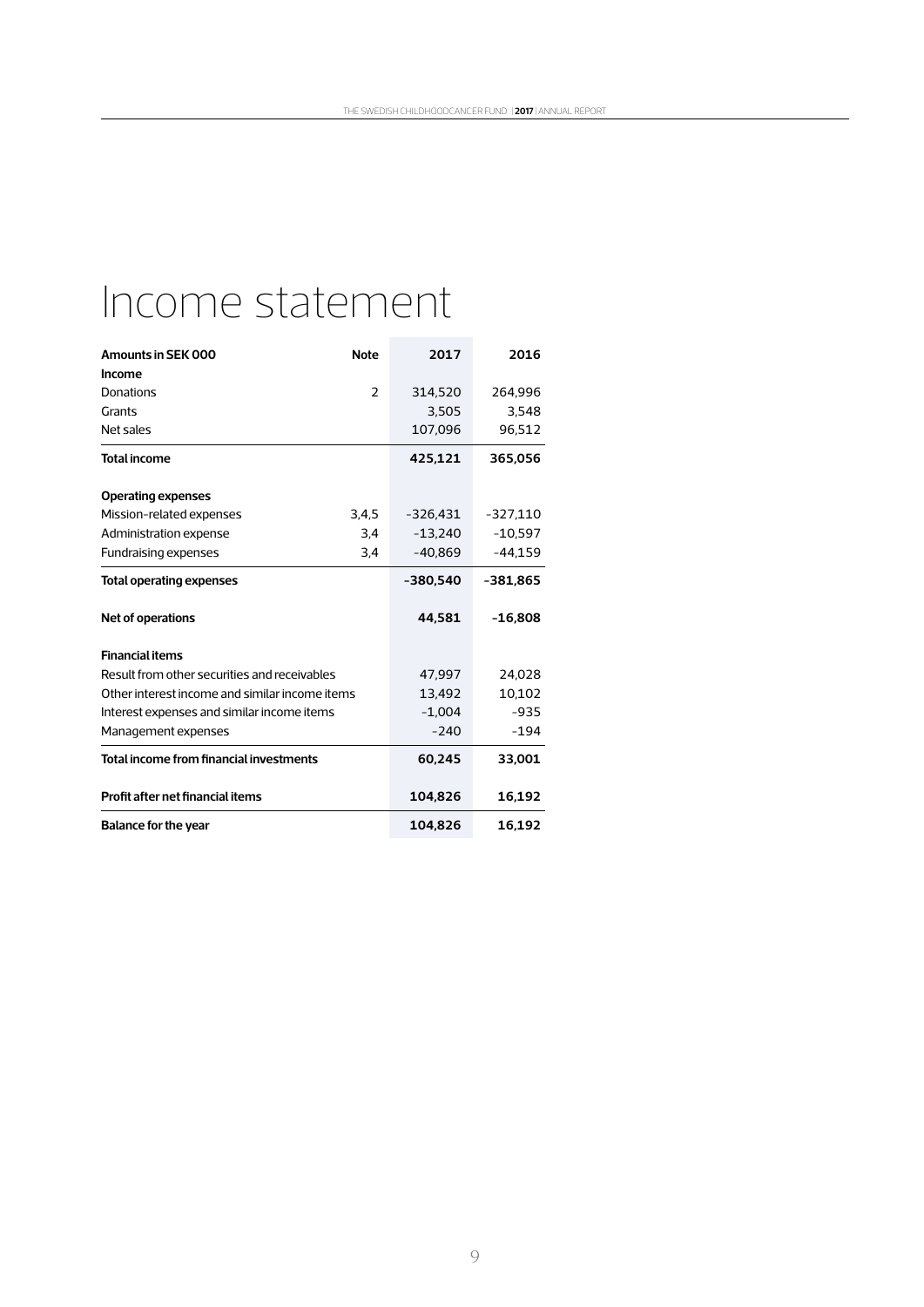## Balance sheet

| Amounts in SEK 000                        |    | Note 31 Dec. 2017 31 Dec. 2016 |         |
|-------------------------------------------|----|--------------------------------|---------|
| <b>ASSETS</b>                             |    |                                |         |
| <b>Fixed assets</b>                       |    |                                |         |
| Intangible assets                         | 6  |                                |         |
| Capitalised expenditure for software      |    | 3,573                          | 7,118   |
|                                           |    | 3,573                          | 7,118   |
| Tangible assets                           | 7  |                                |         |
| Land and buildings                        |    | 3,325                          | 3,467   |
| Equipment                                 |    | 636                            | 361     |
|                                           |    | 3,961                          | 3,828   |
| <b>Financial assets</b>                   |    |                                |         |
| Long-term securities holdings             | 8  | 822,102                        | 750,670 |
| Non-current receivables                   | 9  | 886                            | 886     |
|                                           |    | 822,988                        | 751,556 |
| <b>Total fixed assets</b>                 |    | 830,522                        | 762,502 |
|                                           |    |                                |         |
| <b>Current assets</b>                     |    |                                |         |
| <b>Current receivables</b>                |    |                                |         |
| Accounts receivable – trade               |    | 10,136                         | 12,640  |
| Other receivables                         |    |                                | 195     |
| Prepaid expenses and accrued income       | 10 | 9,430                          | 6,713   |
|                                           |    | 19,566                         | 19,548  |
| Cash and bank balances                    |    | 171,353                        | 91,202  |
|                                           |    | 190,919                        | 110,750 |
| <b>TOTAL ASSETS</b>                       |    | 1,021,441                      | 873,252 |
| <b>EQUITY AND LIABILITIES</b>             |    |                                |         |
| <b>Equity</b>                             |    |                                |         |
| Donations capital                         |    |                                | 1,151   |
| 1.151                                     |    |                                |         |
| Capital brought forward                   |    | 594,996                        | 490,171 |
|                                           |    | 596,147                        | 491,322 |
| <b>Non-current liabilities</b>            |    |                                |         |
| Accrued research commitments              |    | 236,885                        | 163,969 |
|                                           |    | 236,885                        | 163,969 |
| <b>Current liabilities</b>                |    |                                |         |
| Accounts payable - trade                  |    | 8,477                          | 7,961   |
| Debt, received not yet utilised grant PKL |    | 8,194                          | 4,795   |
| Other liabilities                         |    | 2,527                          | 3,138   |
| Prepaid expenses and accrued income       | 11 | 169,211                        | 202,067 |
|                                           |    | 188,409                        | 217,961 |
| <b>TOTAL EQUITY AND LIABILITIES</b>       |    | 1,021,441                      | 873,252 |

| <b>CHANGE IN EQUITY</b> | <b>Stina and Lennart</b><br>Sandberg<br>memorial fund | <b>Brought forward</b><br>equity | Total<br>equity |
|-------------------------|-------------------------------------------------------|----------------------------------|-----------------|
| Opening balance         | 1.151                                                 | 490.171                          | 491.322         |
| Balance for the year    | -                                                     | 104.826                          | 104.826         |
| Closing balance         |                                                       | 594.977                          | 596,148         |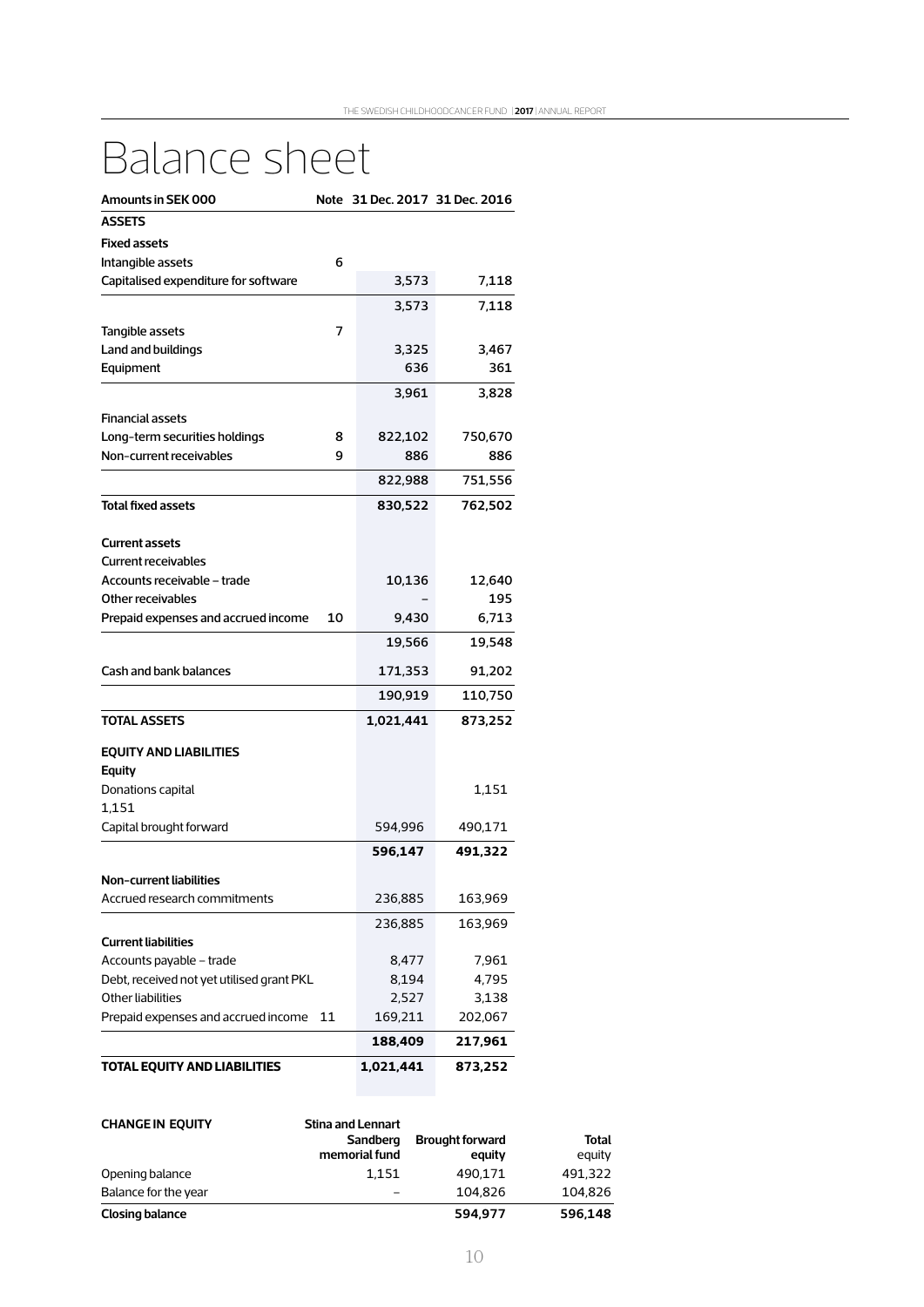## Cash flow statement

| Amounts in SEK 000                                            | 2017    | 2016      |
|---------------------------------------------------------------|---------|-----------|
| <b>Operating activities</b>                                   |         |           |
| Balance for the year                                          | 104,826 | 16,192    |
| Adiustments for                                               |         |           |
| non-cash items, etc.                                          | 132     | 24,037    |
|                                                               | 104,958 | 40,229    |
| <b>Cash flow from current activities</b>                      |         |           |
| before changes in working capital                             |         |           |
| and funding of the operations                                 | 104,958 | 40,229    |
| Cash flow from working capital changes                        |         |           |
| $Increase(-)/Decrease(+)$                                     |         |           |
| in operating receivables                                      | $-18$   | -4,875    |
| Increase(+)/Decrease(-)                                       |         |           |
| in operating liabilities                                      | $-646$  | -1,840    |
|                                                               | -664    | -6,715    |
| Cash flow from operations funding                             |         |           |
| $Increase(-)/Decrease(+)$                                     |         |           |
| in financial assets                                           | -23,435 | 9,182     |
|                                                               | -23,435 | 9,182     |
|                                                               |         |           |
| Cash flow from operating activities                           | 80,859  | 42,696    |
| Investment in the operations                                  |         |           |
| Acquisition of tangible assets                                | -708    | 0         |
| Cash flow from investment in operations                       | $-708$  | 0         |
| Cash flow for the year                                        | 80,151  | 42,696    |
| Cash and cash equivalents at the beginning of the year 91,202 |         | 48,506    |
| Cash and cash equivalents at year-end                         | 171,353 | 91,202    |
| Change:                                                       | 80,151  | 42,696    |
| <b>Adjustments for</b>                                        |         |           |
| non-cash items, etc.                                          |         |           |
| Depreciation of intangible assets                             | 3,545   | 3,528     |
| Depreciation of tangible assets                               | 574     | 327       |
| Capital gains or losses on the sale                           |         |           |
| of financial assets                                           | -47,997 | $-24,028$ |
| Increase in research commitments                              | 44,010  | 44,210    |
|                                                               | 132     | 24,037    |
|                                                               |         |           |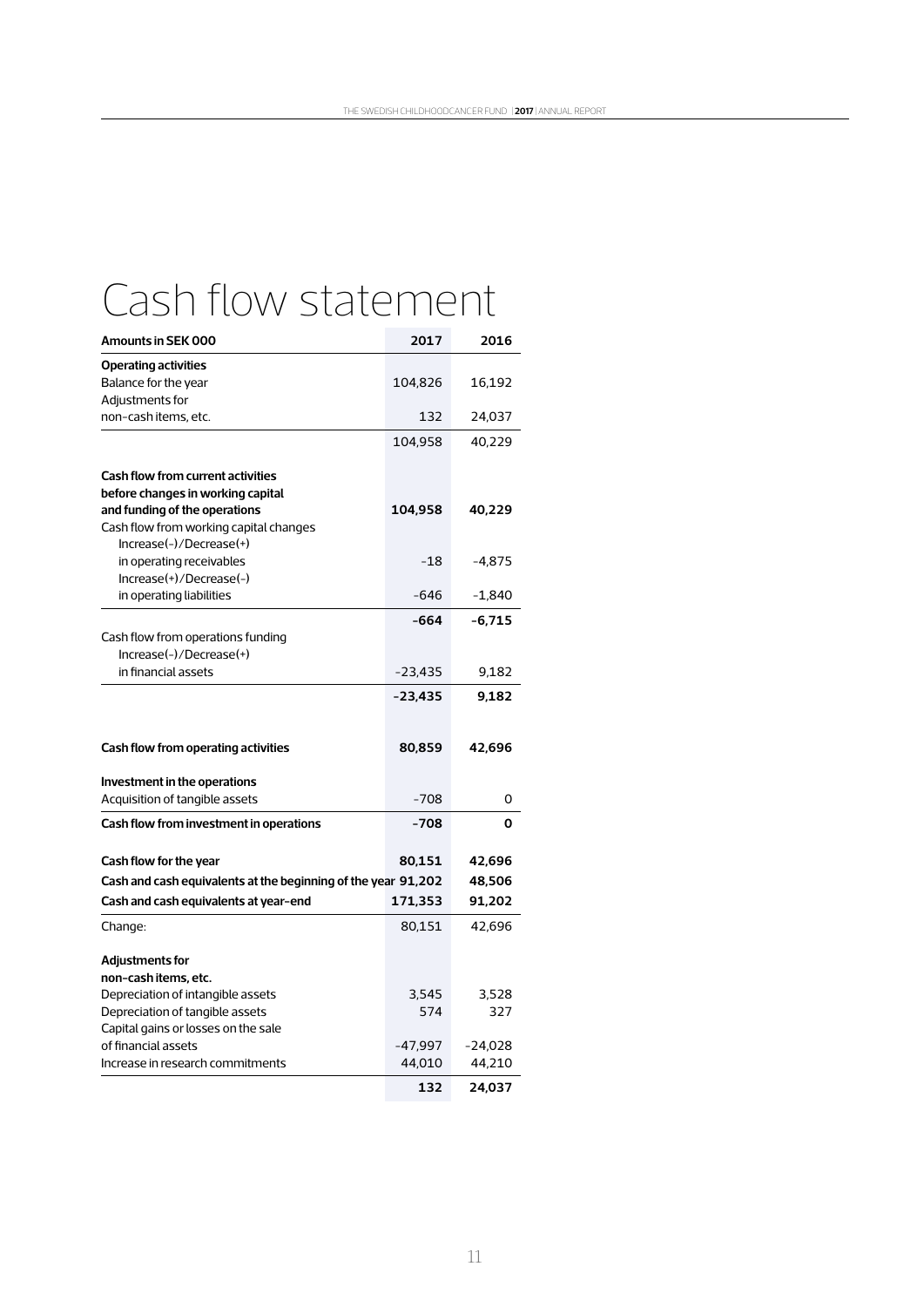## Notes

*Amounts in SEK 000 unless otherwise indicated.*

#### **NOTE 1** | ACCOUNTING AND VALUATION PRINCIPLES

#### GENERAL ACCOUNTING PRINCIPLES

The accounting and valuation principles of the fundraising organisation are in agreement with the Annual Accounts Act, BFNAR 2012:1 (K3) and with the Swedish Fundraising Council's governing guidelines for annual accounts.

Recognition of donations and grants. Under K3, conditional donations are reported as liabilities subject to a repayment obligation until the conditions have been satisfied, and are included in the 'grant' concept. The principles applied are unchanged in comparison with the preceding year.

#### VALUATION PRINCIPLES, ETC.

#### Revenue reporting

Revenue in the form of donations and grants is recognised, as a rule, when the donation has been completed in terms of indefeasible rights. 'Gifts' refers primarily to funds donated by private individuals and companies. Gifts and grants are normally reported in accordance with the cash principle.

#### Reporting of expenses and obligations

Expenses are entered for the year in which they arise and in the case that an invoice is not received before the closing day, a reserve is created for the expense. When the organisation has committed to undertake a particular measure vis-à-vis a third party or similar situation, this is entered as an expense. Accordingly, for research grants and similar items, an obligation normally arises when the Board has decided to award a grant and this has then been communicated to the recipient.

#### Fundraising expenses

Fundraising expenses are the expenses that were essential to generate fundraising. Such expenses include publicity, advertising, campaign mailings, payroll, premises, thank you letters, etc.

#### Mission-related expenses

Expenses related to fulfilling the organisation's purpose and/or articles of association are classified as 'mission-related expenses'.

#### Valuation principles

Assets and liabilities are valued at cost unless otherwise stated below.

#### *Shares, participations and bonds*

Shares and participations, as well as bonds, are valued at the lower of cost and fair value. A portfolio perspective is applied in the valuation according the lowest value principle. Shares and participations, and bonds, obtained through will or gift are valued at market value at the time the gift is made.

#### *Receivables*

Receivables have been reported, after individual valuation, in the amounts in which they are expected to be received.

#### *Liabilities*

Liabilities due within one year from the closing date are reported as current liabilities.

#### Depreciation principles for fixed assets

Depreciation according to plan is based on the original cost reduced by residual value. The depreciation is linear over the useful life of the asset and is reported as an expense in the income statement.

*The following depreciation/amortisation periods are applied:*

#### Intangible assets

| • Computer-based information systems | 5 yrs. |
|--------------------------------------|--------|
|                                      |        |

Tangible assets • Buildings, including appreciation of building (done prior to 2001) 30–60 yrs.

| $\cdot$ Equipment | 3-5 years |
|-------------------|-----------|
|-------------------|-----------|

#### **NOTE 2** | GIFTS

| Gifts reported in the income statement<br><b>Donations</b> | 2017    | 2016    |
|------------------------------------------------------------|---------|---------|
| <b>Public</b>                                              |         |         |
| <b>Bequests</b>                                            | 89,155  | 92.344  |
| Other donations                                            | 202.556 | 133.010 |
| Companies                                                  |         |         |
| Swedish Postcode Lottery                                   | 20.000  | 37.000  |
| Swedbank Robur Funds                                       | 2.809   | 2.642   |
| <b>Total</b>                                               | 314.520 | 264.996 |

#### Services and voluntary labour

The Swedish Childhood Cancer Fund's operations involve voluntary labour only to a minor extent. Volunteers carried out a total of about 500 hours of voluntary labour within the framework of the Swedish Childhood Cancer Fund Donor Service in 2017. In conjunction with the Swedish Childhood Cancer Fund's wellness event, Ride of Hope and Run of Hope, volunteers carried out 5,176 hours of voluntary labour.

In any given operating year the Swedish Childhood Cancer Fund appears to a significant extent in the media. Some of this takes place in the form of gifts, where space permits, plug-in ads being a common example. For 2017, the estimated value of the Swedish Childhood Cancer Fund's media exposure amounted to SEK 38.8 million (source: SIFO), whereas the direct expense was SEK 14.8 million.

In the six regional childhood cancer foundations, the majority of the work is done on a volunteer basis, which of course contributes to the Swedish Childhood Cancer Fund's operations.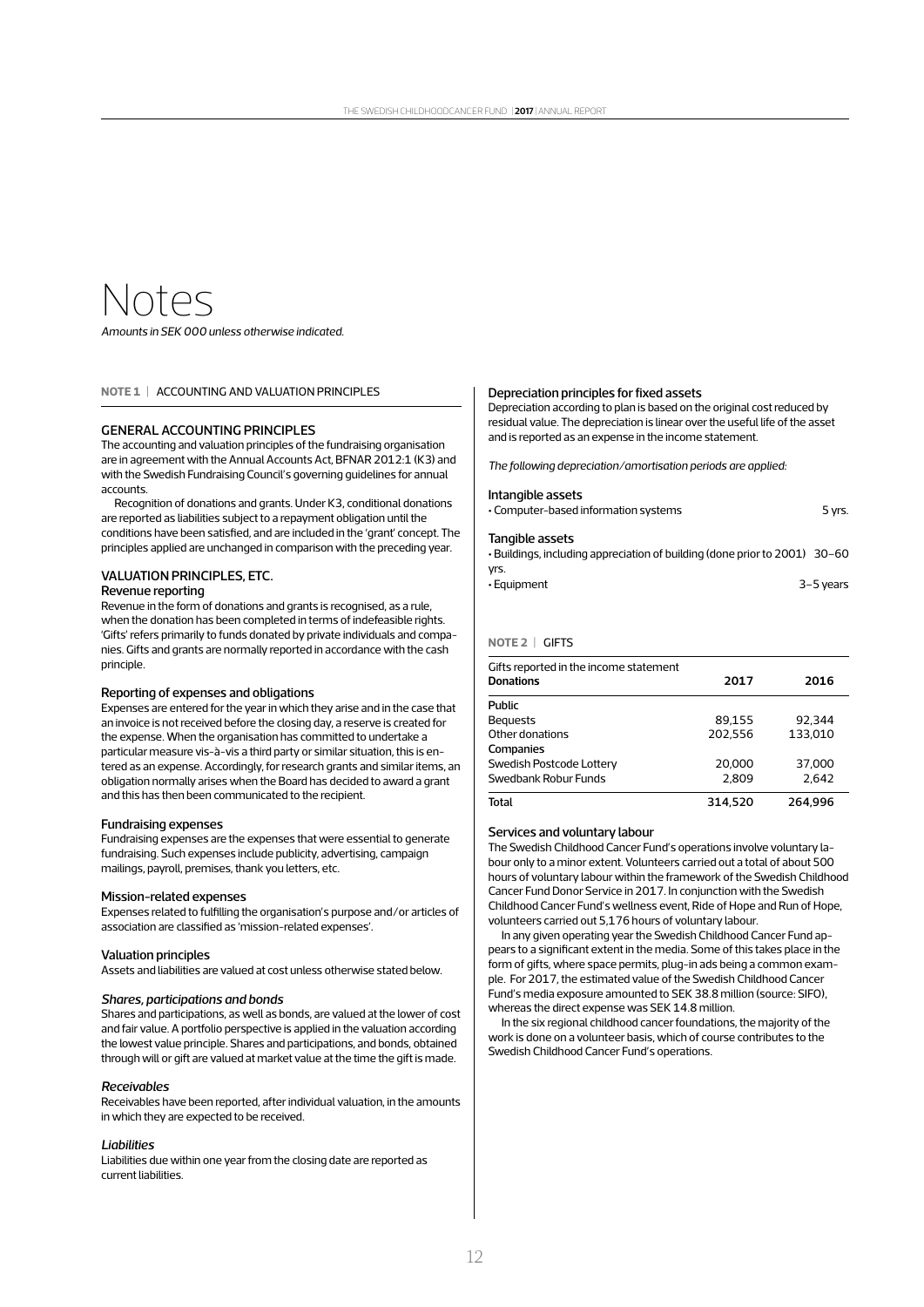## Notes

#### **NOTE 3** | AVERAGE NUMBER OF EMPLOYEES, PERSONNEL EXPENS-ES AND BOARD FEES

| Average number of                                                   |               |      |                        |                      |
|---------------------------------------------------------------------|---------------|------|------------------------|----------------------|
| employees                                                           |               | 2017 |                        | 2016                 |
|                                                                     | Numberof whom |      |                        | <b>Numberof whom</b> |
|                                                                     | of employees  |      | men of employees women |                      |
|                                                                     | 56            | 18   | 52                     | 19                   |
| Gender distribution among Board members and seniorexecutives        |               |      |                        |                      |
| 2017                                                                |               | 2016 |                        |                      |
|                                                                     | Numberof whom |      |                        | Numberof whom        |
|                                                                     |               | men  |                        | men                  |
| Board members                                                       | 11            | 8    | 10                     | 6                    |
| Senior executives                                                   | 1             | 0    | 1                      | 1                    |
| Wages, salaries and other remunerations and payroll overhead        |               |      |                        |                      |
|                                                                     |               |      | 2017                   | 2016                 |
| Wages, salaries and other remunerations                             |               |      |                        |                      |
| The Board of Directors and the Secretary-General1,243               |               |      |                        | 1,378                |
| Other Employees                                                     |               |      | 24.125                 | 24,678               |
| Total wages, salaries and other remunerations 25,368                |               |      |                        | 26,056               |
| Social expenses                                                     |               |      | 11,250                 | 10,885               |
| (of which, pension expenses excl. employer's contribution)<br>2,241 |               |      |                        | 549                  |
|                                                                     |               |      |                        |                      |

Of the pension expense, SEK 246,000 (361,000) refers to the organisation's Board and Secretary-General.

According to a decision by the 2016 Annual General Meeting, Board members receive 35 per cent of the reference amount, which for the current year is SEK 15,505 per year. The Chairman of the Board receives a fee of 45% of the reference amount, which for the current year is SEK 19,935 per month. In addition, the Swedish Childhood Cancer Fund provides compensation for lost income during activities performed on behalf of the Fund.

During the year, a total of SEK 77,760 was paid in this type of compensation.

Pension premiums for all employees are paid in accordance with the ITP plan. The ITP plan pension terms also apply to the Secretary-General. No special benefits were otherwise extended to the SG.

The Secretary-General (SG) of the Swedish Childhood Cancer Fund is permanently employed, and the notice period for the SG is four months, whereas for the Swedish Childhood Cancer Fund, it is twelve months.

#### **NOTE 4** | LEASING

The Swedish Childhood Cancer Fund leases primarily office premises, copiers/printers and other office equipment. The cost of reported leasing fees amounts to SEK 3,330 (3,041).

Future leasing fees become due for payment as follows:

| 323   | 3.136 |
|-------|-------|
| 3.205 | 3.041 |
| 2017  | 2016  |
|       |       |

The lease agreement extends until 31 Dec. 2018 with an option to extend the agreement to 31 Dec. 2021.

#### **NOTE 5** | MISSION-RELATED EXPENSES

|                                      | 2017       | 2016                      |
|--------------------------------------|------------|---------------------------|
| Research                             | $-192,708$ | $-172,748$                |
| Infrastructure                       | $-28,047$  | $-47,425$                 |
| Training                             | $-8,775$   | $-12,180$                 |
| Other receivables                    | $-5,250$   | $-5,277$                  |
| Advice and support                   | $-40,043$  | $-36,997$                 |
| Information                          | $-51,620$  | $-52,483$                 |
|                                      | $-326.443$ | $-327,110$                |
| <b>NOTE 6   INTANGIBLE ASSETS</b>    |            |                           |
| <b>Fundraising system</b>            |            |                           |
| Capitalised expenditure for software |            | 31 Dec. 2017 31 Dec. 2016 |
| Opening cost                         | 18,381     | 18,381                    |
| Capitalised expenses for the year    |            |                           |
| Closing accumulated cost             | 18,381     | 18,381                    |
| Opening depreciation                 | $-12,405$  | $-9,163$                  |
| Depreciation for the year            | $-3,260$   | $-3,242$                  |
| Closing accumulated depreciation     | $-15,665$  | $-12,405$                 |
| Closing reported value               | 2,716      | 5,976                     |
| Research portal                      |            |                           |
| Capitalised expenditure for software |            | 31 Dec. 2017 31 Dec. 2016 |
| Opening cost                         | 1,427      | 1,427                     |
| Capitalised expenses for the year    |            |                           |
| Closing accumulated cost             | 1,427      | 1,427                     |
| Opening depreciation                 | - 285      |                           |
| Depreciation for the year            | $-285$     | $-285$                    |
| Closing accumulated depreciation     | $-570$     | $-285$                    |
| Closing reported value               | 857        | 1,142                     |
| Reported value at year-end           | 3,573      | 7,118                     |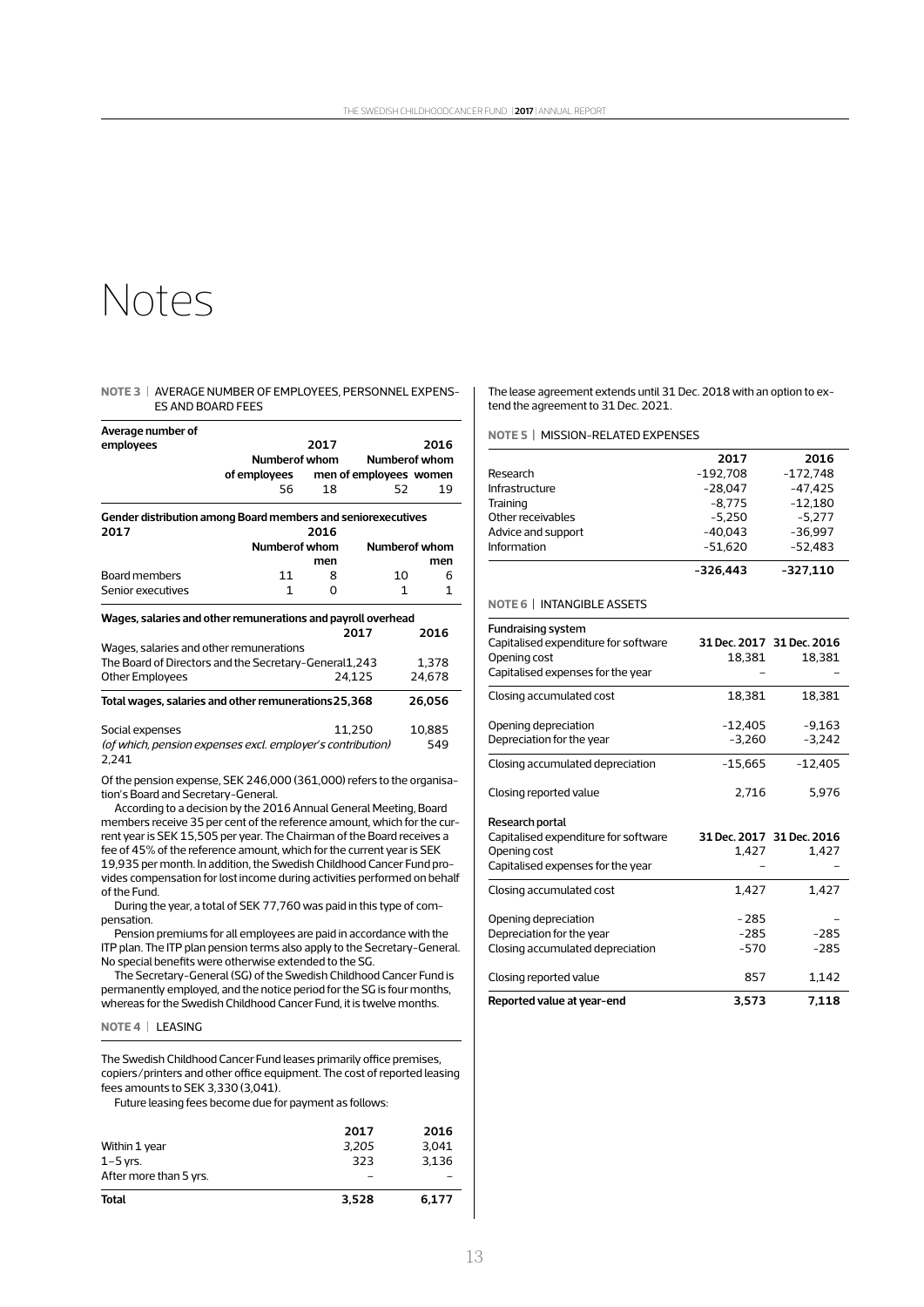## Notes

#### **NOTE 7** | TANGIBLE ASSETS

| Land and buildings               |          | 31 Dec. 2017 31 Dec. 2016 |
|----------------------------------|----------|---------------------------|
| Opening cost                     | 7.000    | 7.000                     |
| Closing accumulated cost         | 7.000    | 7.000                     |
| Opening depreciation             | $-3.533$ | $-3.392$                  |
| Depreciation for the year        | $-141$   | $-141$                    |
| Closing accumulated depreciation | $-3.674$ | $-3.533$                  |
| Closing reported value           | 3.326    | 3.467                     |

There is no tax assessment because the building is classified as a "special building" for tax purposes.

| Equipment<br>Opening cost<br>Purchases               | 31 Dec. 2017 31 Dec. 2016<br>5.464<br>708 | 5.464            |
|------------------------------------------------------|-------------------------------------------|------------------|
| Closing accumulated cost                             | 6.172                                     | 5.464            |
| Opening depreciation<br>Depreciation for the year    | $-5.103$<br>-433                          | -4.917<br>$-186$ |
| Closing accumulated depreciation                     | $-5.536$                                  | $-5.103$         |
| Closing reported value<br>Reported value at year-end | 636<br>3.961                              | 361<br>3.828     |

#### **NOTE 8** | LONG-TERM SECURITIES HOLDINGS

|              | 31 Dec. 2017 31 Dec. 2016 |            |
|--------------|---------------------------|------------|
| Opening cost | 750.670                   | 735.826    |
| Acquisition  | 447.018                   | 183.434    |
| <b>Sales</b> | $-375.586$                | $-168.590$ |
| Closing cost | 822.102                   | 750.670    |

For an itemisation of the securities holdings by category, refer to the section on Asset Management, as well as the more detailed presentation at www.barncancerfonden.se/kapitalforvaltning.

No impairments or reversal of impairments of securities holdings took place in 2017 or 2016.

#### **NOTE 9** | NON-CURRENT RECEIVABLES

|                                       | 31 Dec. 2017 31 Dec. 2016 |     |
|---------------------------------------|---------------------------|-----|
| Contingent liability for rent deposit |                           |     |
| Atrium Liungberg                      | 886                       | 886 |

#### **NOTE 10** | PREPAID EXPENSES AND ACCRUED INCOME

|                  |       | 31 Dec. 2017 31 Dec. 2016 |
|------------------|-------|---------------------------|
| Accrued income   | 8.770 | 5.959                     |
| Prepaid expenses | 660   | 754                       |
| Total            | 9.430 | 6.713                     |

#### **NOTE 11** | ACCRUED EXPENSES AND DEFERRED INCOME **31 Dec. 2017 31 Dec. 2016**

|                                         | 169.211    | 202.067 |
|-----------------------------------------|------------|---------|
| Accrued special employer's contribution | 713<br>639 |         |
| Accrued holiday pay                     | 1.227      | 1.442   |
| and deferred income                     | 2.494      | 6.155   |
| Other accrued expense                   |            |         |
| Accrued expenses for professorships     | 2.784      | 2.962   |
| Accrued research grants and services    | 162.067    | 190,795 |
|                                         |            |         |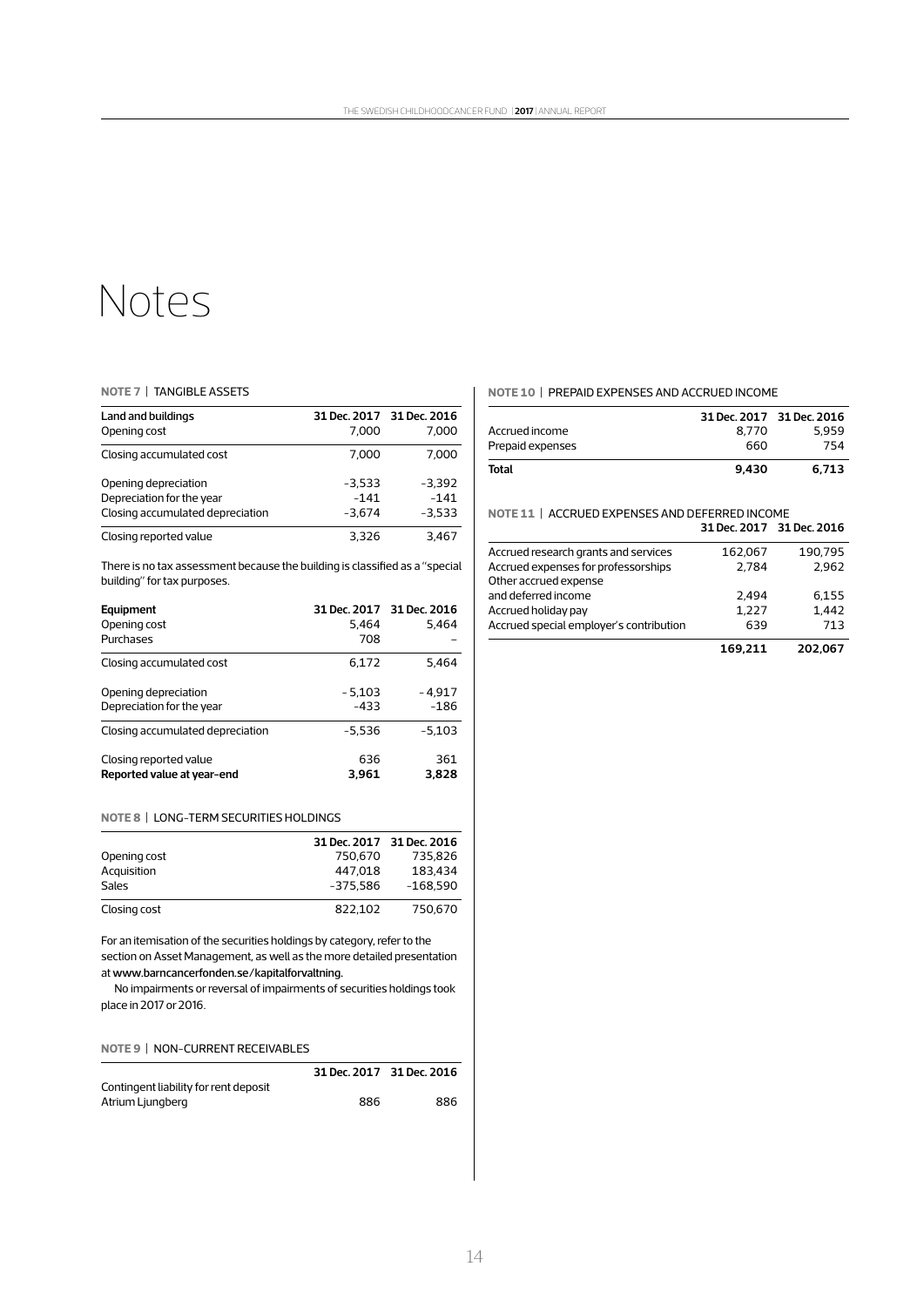## Asset management

Securities holdings of the Swedish Childhood Cancer Fund at 31 December 2017.

Below is a table showing the Swedish Childhood Cancer Fund's long-term securities holdings – see also Note 8.

*All amounts in SEK 000*

| <b>SWEDISH SHARES</b>                       | Cost<br>value | <b>Market</b><br>value |
|---------------------------------------------|---------------|------------------------|
| Handelsbanken Sverige                       |               |                        |
| Index Criteria Distributing                 | 133,735       | 137,797                |
| <b>Other Swedish Shares</b>                 | 6             | Ω                      |
| <b>GLOBAL SHARES</b>                        |               |                        |
| Handelsbanken Global Index Criteria         | 50,491        | 104,671                |
| <b>OTHER SHARES</b>                         |               |                        |
| SPP GodFond Sverige & Världen               | 72.621        | 132,787                |
| CB Fonder Save Earth Fund ID (distributing) | 40,347        | 41,954                 |
| <b>INTEREST</b>                             |               |                        |
| SPP Corporate bond fund                     | 135,224       | 136,962                |
| Simplicity likviditet                       | 100,006       | 100,039                |
| Öhman FRN fund                              | 100,124       | 100,642                |
| Ohman Corporate bond fund Hållbar           | 100,000       | 99,727                 |
| Cash                                        | 9,323         | 9,323                  |
| <b>ALTERNATIVE INVESTMENTS</b>              |               |                        |
| Nordkinn FI Macro                           | 45.000        | 45.000                 |
| Ambrosia XL (distributing)                  | 44.548        | 42,761                 |
| <b>TOTAL SECURITIES</b>                     | 831,425       | 951,663                |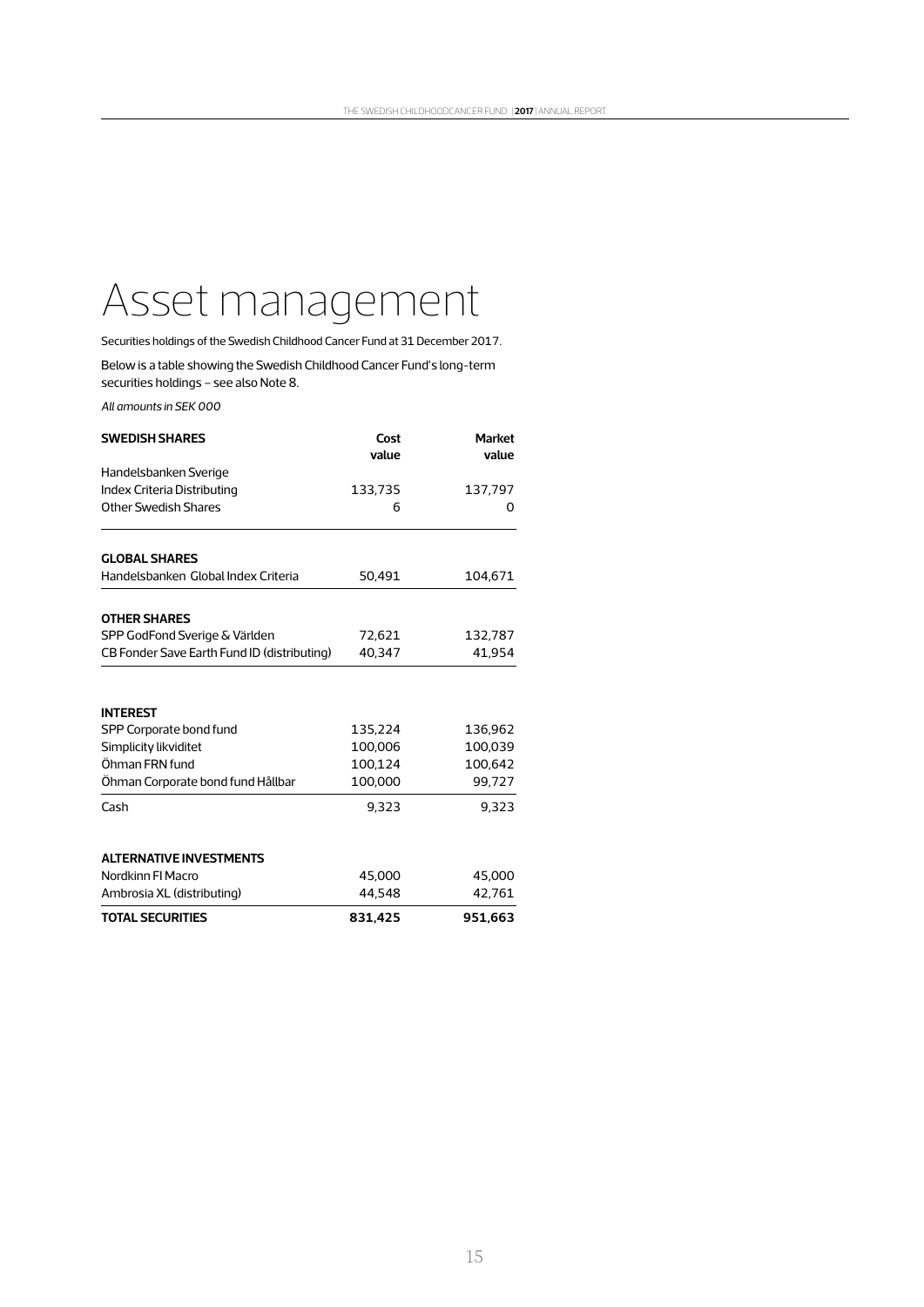Stockholm, 23/03/2018

Jens Schollin Chairman

 $=$  $\pi$  $\sigma$ 

Isabelle Ducellier Secretary-General

Anna Iven Ink

Anna Iwers Isaksson

Evalitta Jehanner

Fredrik Parenius Carina Kampe Eva-Lotta Johansson

treches

Anders Färemo **Claes de Neergaard** Mats Alpberg Mats Alpberg Mats Alpberg Mats Alpberg Mats Alpberg Mats Alpberg

Who Iphle

Hans Gedda Micael Mathsson Per-Erik Sandström

We presented our Audit Report on XX XX 2018.

Momm Sledby

Åke Lundsten Monica Hedberg († 1852) Authorised Public Accountant, PwC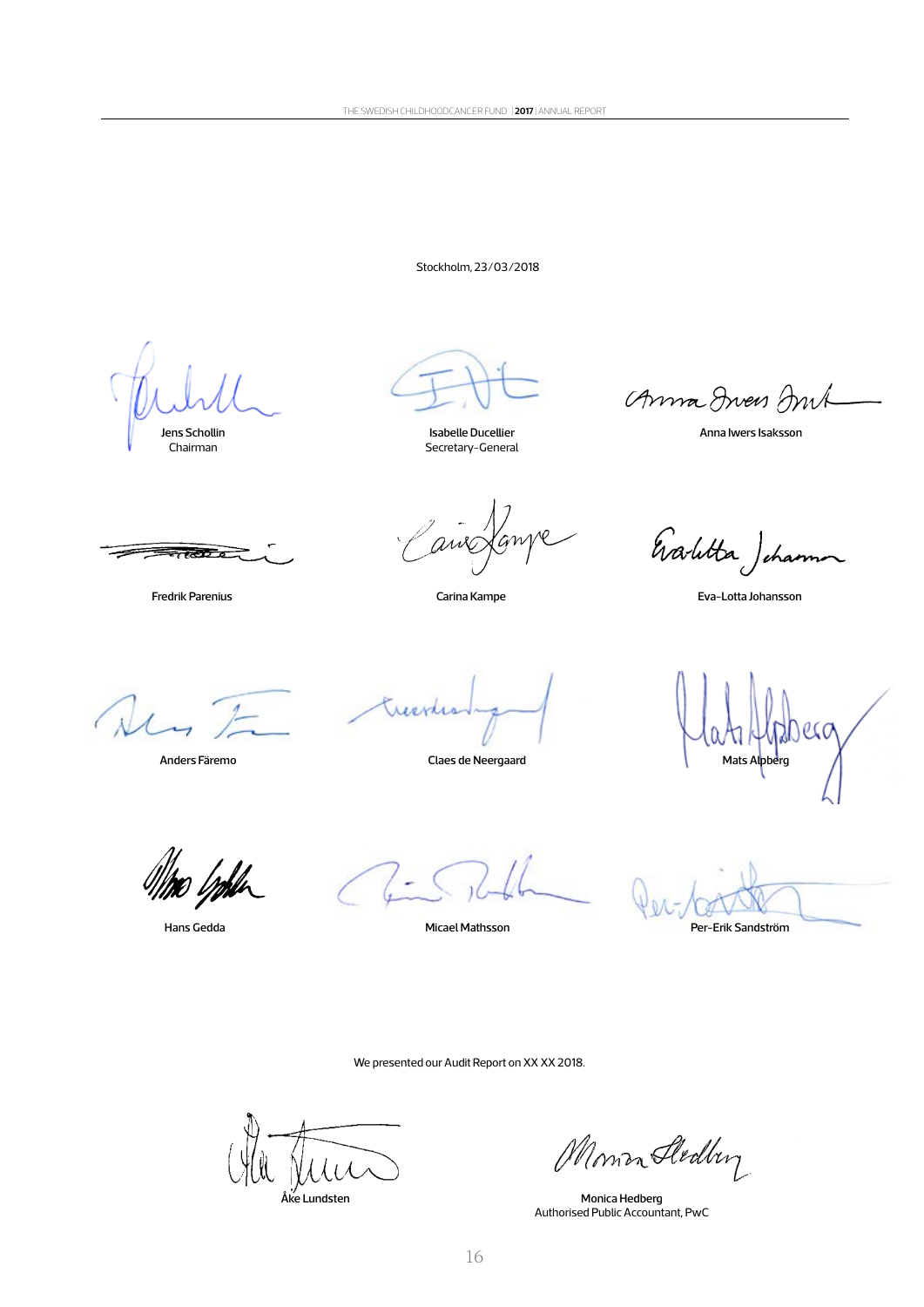## Audit report

To the Annual General Meeting of the Swedish Childhood Cancer Fund, corporate registration number 802010-6566

### **Report on the annual accounts**

### OPINION

We have examined the annual accounts of the Swedish Childhood Cancer Fund for the year 2017.

In our opinion, the annual accounts were prepared in accordance with the Annual Accounts Act and give, in all essential respects, a true and fair view of the Fund's financial position as per 31 December 2017, and of its financial result and cash flow for the year in accordance with the Annual Accounts Act. The Administration Report is consistent with the other parts of the Annual Report.

#### BASIS FOR OPINION

We performed our audit in accordance with generally accepted auditing principles in Sweden.

Our responsibilities under these principles are described in more detail in the sections *the Auditor's responsibility* and *the Lay auditor's responsibility.*.

We are independent in relation to the foundation, in accordance with generally accepted accounting principles in Sweden. As an Authorised Public Accountant I have fulfilled my professional responsibilities under these requirements.

We believe that the audit evidence we collected is sufficient and appropriate to provide a basis for our opinion.

#### THE RESPONSIBILITIES OF THE BOARD OF DIRECTORS AND THE SECRETARY-GENERAL

The Board of Directors and the Secretary-General are responsible for the preparation of the annual accounts and for ensuring that they give a true and fair view, in accordance with the Annual Accounts Act. The Board of Directors and the Secretary-General are also responsible for such internal control that the Board deems necessary to prepare annual accounts that are free of material misstatement due to improprieties or to errors.

In preparing the annual accounts, the Board and the Secretary-General are responsible for assessing the Fund's ability to continue its operations. When appropriate, they draw the auditor's attention to circumstances that could affect the Fund's ability to continue its operations and to use the assumption of ongoing operations. The assumption of ongoing operations is not applied, however, if the Board and the Secretary-General intend to liquidate the Fund or wind up the operations, or have no realistic alternative to making something of this.

### THE AUDITOR'S RESPONSIBILITIES

I have conducted my audit in accordance with International Standards on Auditing (ISA) and generally accepted accounting principles in Sweden. My aim is to achieve reasonable assurance as to whether the annual accounts as a whole are free of material misstatement due to impropriety or error. Reasonable assurance is a high degree of certainty but is no guarantee that an audit carried out in accordance with ISA and with generally accepted accounting principles in Sweden will always discover a significant error if such exists. Errors can arise due to improprieties or error and may be considered significant if, individually or taken together, they can reasonably expect to influence the financial decisions that users make on the basis of the annual accounts.

As part of an audit in accordance with ISA, I use professional judgement and maintain a professionally sceptical attitude during the entire audit. In addition:

- OI identify and assess the risks of significant errors in the annual accounts, be they due to improprieties or error, design and perform audit measures based on these risks, and collect audit evidence that is sufficient and appropriate as a basis for my statements. The risk of failure to identify a material misstatement resulting from improprieties is higher than for a material misstatement resulting from error, since improprieties can include joint action, fraud, deliberate omissions, erroneous information or neglecting of internal control.
- $\bullet$  I establish an understanding of the part of the foundation's internal control that is important for my audit, to design audit measures that are suitable with respect to the circumstances, but not to comment on the efficacy of the internal control.
- $\bullet$  I evaluate the suitability of the accounting principles used and the reasonableness of the Board's and the Secretary-General's estimates in the accounts and associated disclosures.
- O I draw a conclusion of the appropriateness of the Board's and the Secretary-General's use of the assumption of ongoing operations in their preparation of the annual accounts. I also draw a conclusion based on the collected audit evidence as to the existence of a significant uncertainty factor regarding such events or circumstances as could lead to significant doubt as to the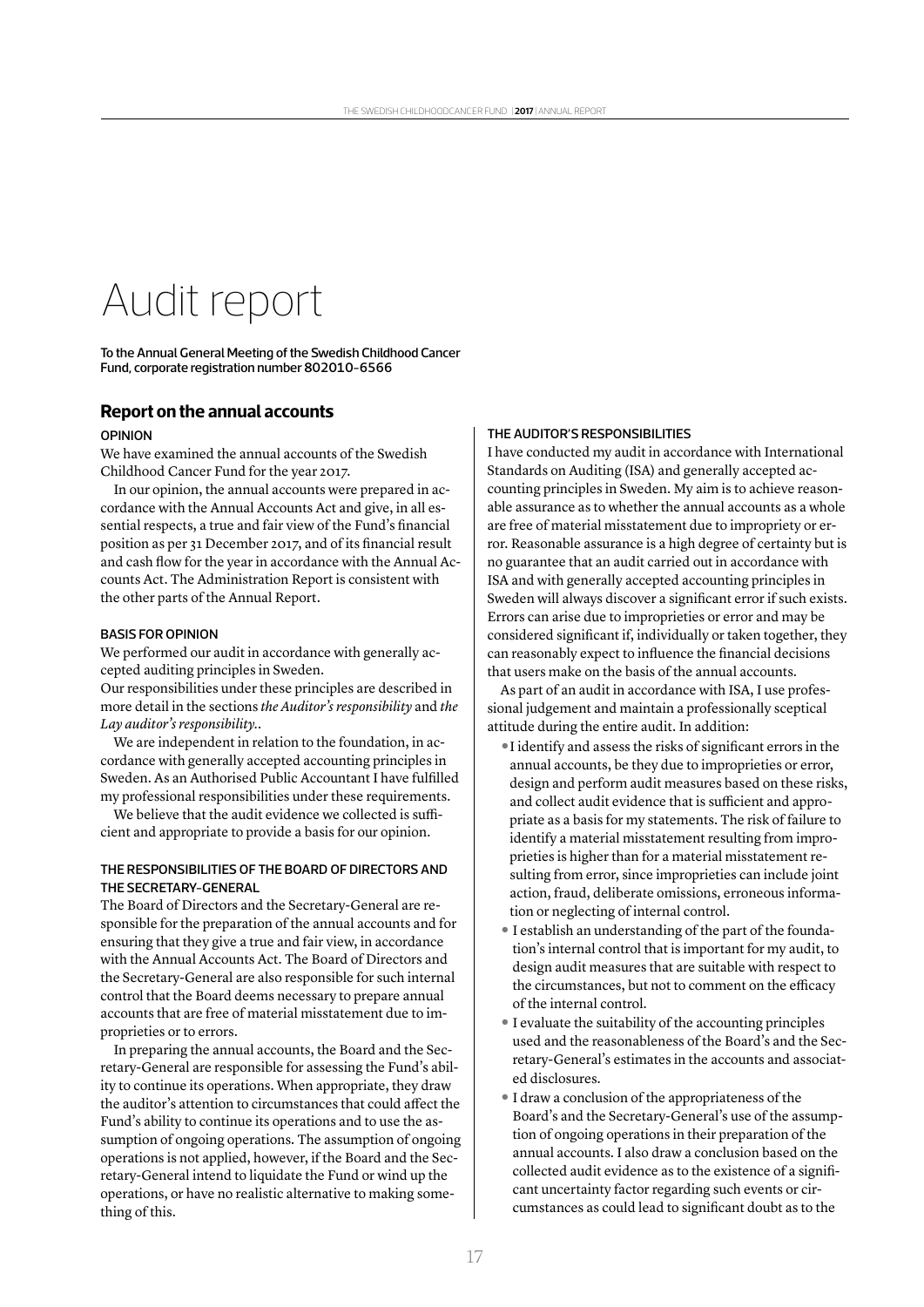Fund's ability to continue to conduct its operations. If I draw the conclusion that a significant uncertainty factor exists, in the Audit report I must draw attention to the information in the annual accounts about the significant uncertainty factor or, if such information is insufficient, modify the opinion regarding the annual accounts. My conclusions are based on the audit evidence collected up to the date of the audit report. However, future events or circumstances could result in the foundation's being no longer able to continue its operations.

 $\bullet$  I evaluate the overall presentation, structure and content of the annual accounts, including the disclosures, and whether the annual accounts report the underlying transactions and events in a manner that gives a true and fair representation.

I must inform the Board of Directors of the projected scope and focus of the audit, as well as its scheduled time. I must also provide information on the significant observations made during the audit, such as the significant weaknesses in internal control that I have identified.

#### THE LAY AUDITOR'S RESPONSIBILITY

My task is to carry out an audit in accordance with the Audit Act and additionally with generally accepted accounting principles in Sweden. My aim is to achieve a reasonable degree of assurance as to whether the annual accounts were prepared in accordance with the Annual Accounts Act and whether the annual accounts give a true and fair picture of the Fund's financial result and position.

## **Report on other requirements**

## **under acts and other statutes**

#### OPINION

Over and above our audit of the annual accounts we also carried out an audit of the Board of Director's administration for the Swedish Childhood Cancer Fund in 2017.

We recommend that the annual general meeting grant the members of the Board of Directors exemption from liability for the financial year.

#### BASIS FOR THE OPINION

We performed our audit in accordance with generally accepted auditing principles in Sweden. Our responsibilities under these principles are described in more detail in the section *The auditor's responsibility*. We are independent in relation to the foundation, in accordance with generally accepted accounting principles in Sweden. As auditor, I have fulfilled my professional responsibilities under these requirements.

We believe that the audit evidence we collected is sufficient and appropriate to provide a basis for our opinion.

#### RESPONSIBILITIES OF THE BOARD OF DIRECTORS

The Board of Directors and the Secretary-General are responsible for the administration.

#### THE AUDITORS' RESPONSIBILITY

Our aim in respect of the audit of the administration, and as a result our recommendation of exemption from liability, is to collect audit evidence to be able to assess to a reasonable degree of assurance as to whether any Board member in any significant respect has undertaken any measure or has shown any negligence that could result in a financial liability for the foundation.

Reasonable assurance is a high degree of certainty, but not a guarantee that an audit carried out in accordance with generally accepted accounting principles in Sweden will always uncover action or negligence that could result in a financial liability to the foundation.

As part of an audit in accordance with the generally accepted accounting principles in Sweden, the auditor uses her professional judgement and maintains a professionally sceptical attitude throughout the audit. The examination of the administration is primarily based on the audit of the accounts. What additional audit measures are performed depends on the auditor's professional assessment and the other elected auditors' assessment in respect of risk and materiality. This means that we focus our audit on such actions, areas and circumstances as are of material significance for the operations and regarding which deviations and transgressions would have a special bearing on the foundation's situation. We review and test decisions made, decision bases, measures taken and other circumstances that are relevant to our recommendation regarding exemption from liability.

Stockholm, 03 April 2018

Öhrlings PricewaterhouseCoopers AB

Monron Fledh

Monica Hedberg Authorised Public Accountant

Lindome, 28 March 2017

Åke Lundsten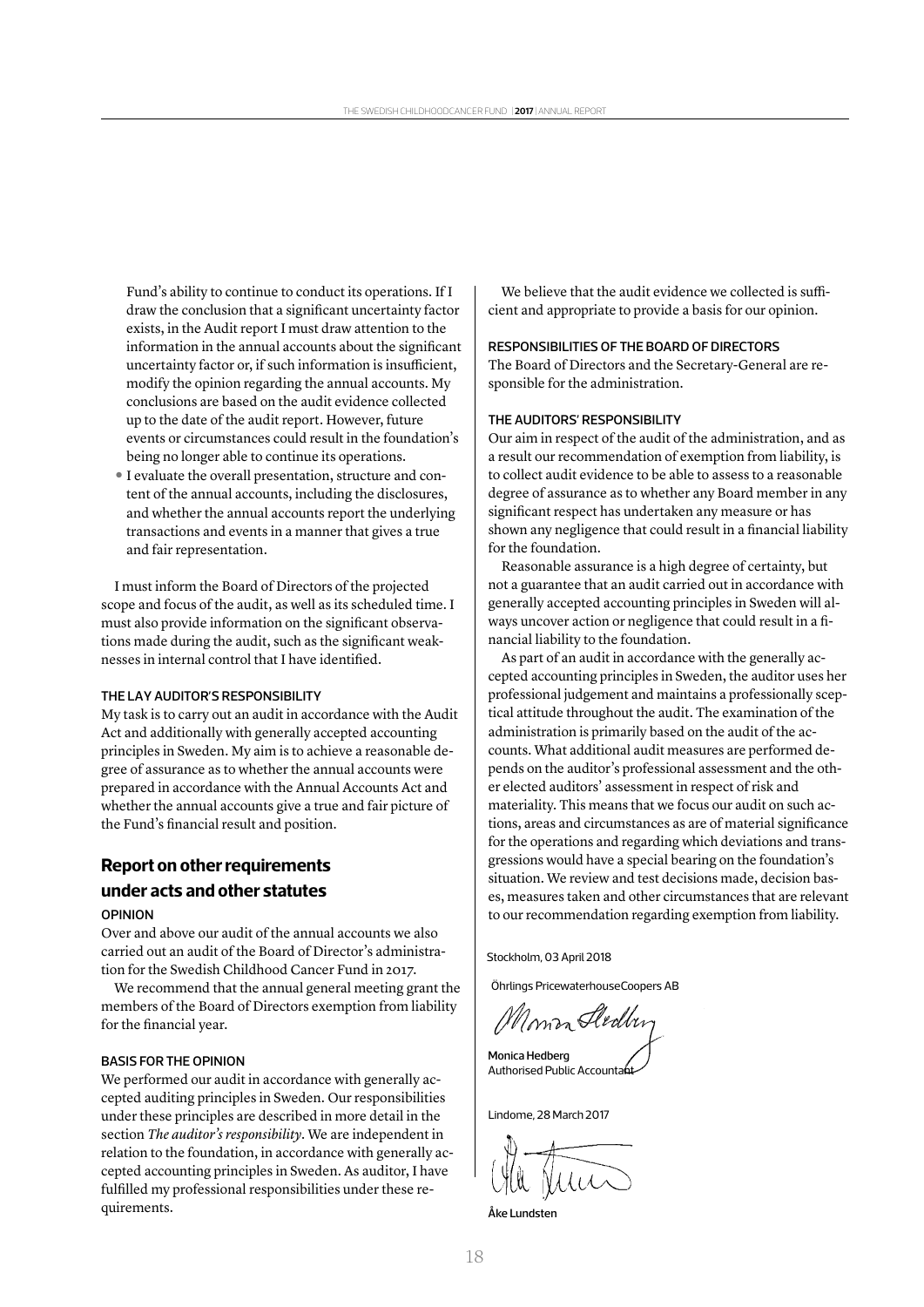## Key Board decisions in 2017

(Presented in chronological order):

- $\bullet$  Today pharmaceutical companies that develop cancer medications within the EU are exempt from conducting clinical studies on children. A stakeholder organisation, UNITE2CURE, wants to get the EU commission to eliminate this exemption. The Board of the Swedish Childhood Cancer Fund supports this proposal.
- The Board resolved to clarify the agreements between the Swedish Childhood Cancer Fund and researchers regarding the ethical review process.
- The Board resolved to approve the annual report and review of 2016 and proposed that the annual general meeting approve them.
- The Board commissioned the secretariat to prepare a proposal for a new strategy based on the material that Boston Consulting Group formulated (pro bono) in collaboration with the Board and the Swedish Childhood Cancer Fund secretariat.
- The Board of Directors recruitment group took a decision to employ Isabelle Ducellier as Secretary-General and the entire Board of Directors was informed of this decision.
- The Board of Directors resolved to approve the Fund's agreement until further notice with the National Paediatric Tumour Biobank.
- O To reduce the risk of conflict of interest in the research committees, the number of participants was increased. Based on the proposal of the Nominations Committee, the Board resolved to elect Lena von Koch, Gisela Barbany, Tommy Martinsson, Åke Borg and Håkan Olsson as new members.
- O During the year a comprehensive review of the articles of association was carried out for both the Fund and the regional foundations. The working group included representatives from both the Fund and the foundations. The Board will propose that the 2018 AGM resolve to adopt the amended articles of association. An extra annual meeting is needed to finally amend the articles of association.

#### AXEL SVENSSON has

been treated for a brain tumour. The letter is to the Minister for Social Affairs. PHOTO: EMIL GUSTAVSSON

- The Board resolved to approve the business plan and budget for 2018, including the following important focuses:
- $\triangleright$  Donations will increase by 50 per cent more than the market.
- **E** Begin to establish confirmation communication for stronger link and participation between donors and effects.
- $\blacktriangleright$  Collaboration within the secretariat and between Fund and foundations will be developed.
- $\blacktriangleright$  Digitisation and innovation will be cornerstones that will nurture a culture of flexibility and sharing insights.
- ► The Swedish Childhood Cancer Fund will work to ensure that the childhood cancer issue is clearly included in the agenda through structured public opinion shaping and influencing.
- $\blacktriangleright$  Work to ensure that childhood cancer becomes a pilot project within the national initiative "Genomics Medicine Sweden" (GMS), aimed at promoting world-leading diagnostics and precision medicine.
- $\blacktriangleright$  Fund clinical trials through collaboration with Kids Cancer Act Now, a global consortium aimed at carrying out clinical trials on children.
- Expand funding of research projects with SEK 20 million compared with 2017.
- $\blacktriangleright$  Increase funding of biobanks and care development by SEK 5 million compared with 2017.
- $\blacktriangleright$  Expand the initiative for childhood cancer survivors, both children and adults. For adult survivors the "Maxa livet" concept is being developed through working life coaching, conversational therapy and conferences/meetings for the target group.
- $\blacktriangleright$  Develop collaboration with other organisations nationally and internationally, to find synergies that can benefit our target groups.
- $\blacktriangleright$  Formulate an action plan with clear interim goals and associated activities in order to achieve digital excellence over the next few years for both the Fund and the foundations.
- $\blacktriangleright$  Ensure that we comply with the new Data Protection Regulation (GDPR), which will enter into force in May 2018. This work includes supporting and guiding the regional foundations when necessary by providing advice and knowledge regarding the GDPR

requirements.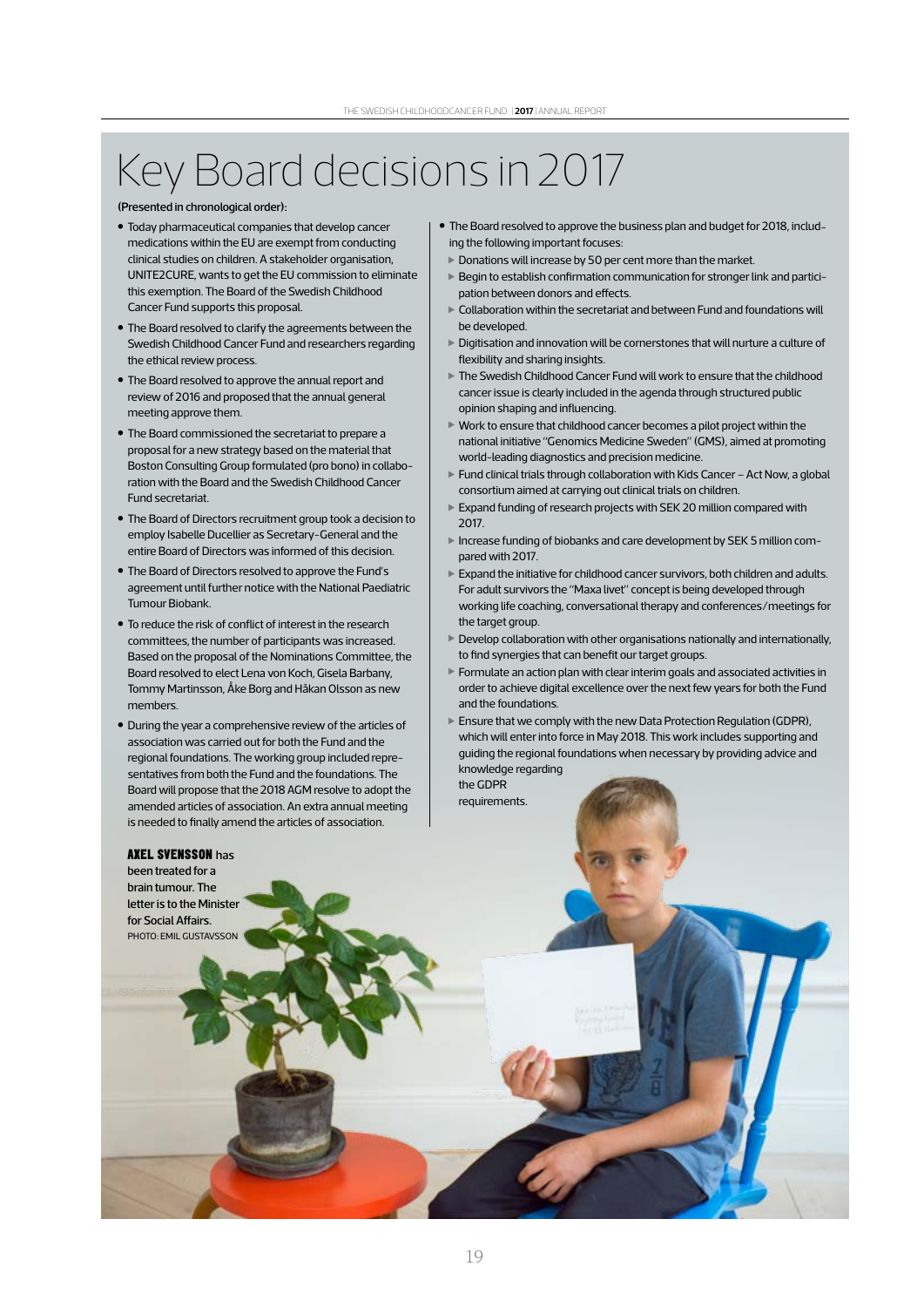## Board of Directors

#### **MATS ALPBERG, Stockholm**

*External member since June 2016.* Serial entrepreneur with a creative and digital streak. Started and was the driving force behind over 20 major projects and companies nationally and internationally, in telecoms, retail and entertainment. These include Halebop, Tunigo (now a part of Spotify), tjärnaFyrkant, Way Out West and Ryoulive. In 1992 he lost his daughter Pia, who developed ALL at the age of two. Took part in seven Board meetings (78% attendance).

#### **ISABELLE DUCELLIER, Stockholm**

*Secretary-General from November 2017.* Has extensive experience from sales and marketing of consumer goods, as well as a passion for branding and leadership issues. Comes most recently from consultancy McKinsey and was previously CEO of Pernod Ricard in Sweden. Also has extensive experience of Board work, from apparel company Björn Borg, the French school Lycée Français Saint Louis in Stockholm and Jönköping Business School. Began in autumn 2017, attended one Board meeting (100 per cent attendance).

#### **ANDERS FÄREMO, Malmö**

*Swedish Childhood Cancer Fund South, member since 2016.* Vice Chairman of the Swedish Childhood Cancer Fund South. Independent entrepreneur. In 2007 he lost his daughter Matilda, who was diagnosed with a brain tumour in 2002. Took part in eight Board meetings (89% attendance).

#### **HANS GEDDA, Boden**

*Swedish Childhood Cancer Fund North, member since June 2010.* Entrepreneur with research training. In 1989 he lost his daughter Elina, who had developed ependymoma (brain tumour). Took part in seven Board meetings (78% attendance).

#### **ANNA IWERS ISAKSSON, Åby**

*Swedish Childhood Cancer Fund East, member since 2015.* Chair, Swedish Childhood Cancer Fund East. Works at Komvux providing support to students in mathematics and science at the upper secondary school level. In 2010 she lost her daughter Wera, who was diagnosed with a brain tumour in 2009. Took part in nine Board meetings (100% attendance).

#### **EVA-LOTTA JOHANSSON, Enköping**

*Swedish Childhood Cancer Fund Central Sweden, member since April 2012*. Employed as a judge at the Uppsala District Court. In 2008 she lost her son David, who had developed rhabdomyosarcoma in 2005. Took part in seven Board meetings (78% attendance).

#### **CARINA KAMPE, Stockholm**

*The Swedish Childhood Cancer Fund Stockholm Region, member since March 2016.* MBA. Head of communications at Volvo Cars Research & Development. Previously worked as press officer and head of communications at Exportkreditnämnden, Teliasonera and Åhléns. Developed cancer as an eight-year-old in the 1980s and underwent treatment for slightly over two years. Took part in eight Board meetings (89% attendance).

#### **MICAEL MATHSSON, Stockholm**

*External member since 2016.* Previously conducted studies on behalf of the Swedish Childhood Cancer Fund and served as Chairman of the organisation's Annual General Meeting on several occasions. Chairmanship and Board experience from non-profit organisations, the private-sector and municipal government. Founder and principal owner of consulting company in business and operations development. Father of Gustaf, who developed ALL in 1994 and is now a primary school teacher. Took part in eight Board meetings (89% attendance).

#### **CLAES DE NEERGAARD, Stockholm**

*External member since 2017.* Long career, mainly within the financial sector, in Sweden and other countries. Experience of Board work in finance, property and industry; both private and government-run companies, as well as authorities. Participated in several government inquiries. Former CEO of Industrifonden, which invests in development companies with a focus on pharmaceuticals and medical devices. Runs his own consultancy. Member of the Royal Swedish Academy of Engineering Sciences (IVA). Took part in five Board meetings (100% attendance).

#### **FREDRIK PARENIUS, member**

*Swedish Childhood Cancer Fund East, member since 2017.* Chair of Swedish Childhood Cancer Fund West. Active in his own consultancy firm, which



focuses on purchasing and business development. Father of Sofia, who developed ALL in 2010 and whose treatment was concluded in 2013. Took part in five Board meetings (100% attendance).

#### **PER-ERIK SANDSTRÖM, Umeå**

*External member since 2017.* Paediatric oncologist who has worked on the Childhood Cancer Ward at Norrland University Hospital in Umeå since the middle of the 1990s. Administrator of the Västerbotten Children and Youth Centre, which is the county clinic for specialised care of children in the county since 2010. Will leave this position in September this year and return to work as a paediatric oncologist. Served as chairman of the Swedish Childhood CNS Tumour Working Group (VCTB) and has also participated in the Swedish Working Group for Long-term Follow-up after Childhood Cancer (SALUB). Took part in five Board meetings (100% attendance).

#### **JENS SCHOLLIN, Örebro**

*Chairman, external member since April 2016.*  Professor of paediatrics; clinically active for over 30 years. Served as Vice-Chancellor of Örebro University for eight years and as acting Vice-Chancellor for four years. Served as clinic supervisor and division head, and oversaw the establishment of the medical programme at Örebro University. Sat on several government commissions and produced approximately 100 scientific articles. Has supervised several PhD candidates and led two research teams. Took part in nine Board meetings (100% attendance).

NOTE: Changes in the Board of Directors occur in conjunction with the Annual General Meeting for the current operating year, for which reason some Board members have 100 per cent attendance despite not having participated in all Board meetings.

## DEPUTIES

**PER-FREDRIK ANDERSSON** *Swedish Childhood Cancer Fund West*  **HENRIK ERICSSON** *Swedish Childhood Cancer Fund Central Sweden* **KLAS SKYTT** *Swedish Childhood Cancer Fund East* **KATARINA HJERTELL** *Swedish Childhood Cancer Fund North.* **LENA PALM ÖSTMAN** *Childhood Cancer Fund Stockholm Region* **HENRIK NILSSON**

*Swedish Childhood Cancer Fund South.*

## NOMINATIONS **COMMITTEE**

### **RODOLFO VEGA**

*Swedish Childhood Cancer Fund West* **ANNIKA BROCKNÄS**  *Swedish Childhood Cancer Fund South* **FREDRIK UHRSTRÖM** *The Swedish Childhood Cancer Fund Stockholm Region* **RUTH BRÄNNVALL**

*external*

## SECRETARIAT

The names and contact details of the staff of the secretariat of the Swedish Childhood Cancer Fund can be found at barncancerfonden.se/om-oss/ kontakt/medarbetare.

BOARD OF DIRECTORS, standing from left: Micael Mathsson, Claes de Neergaard, Anna Iwers Isaksson, Hans Gedda, Fredrik Parenius, Eva-Lotta Johansson. Sitting from left: Per-Erik Sandström, Carina Kampe, Anders Färemo, Jens Schollin. PHOTO: MAGNUS GLANS